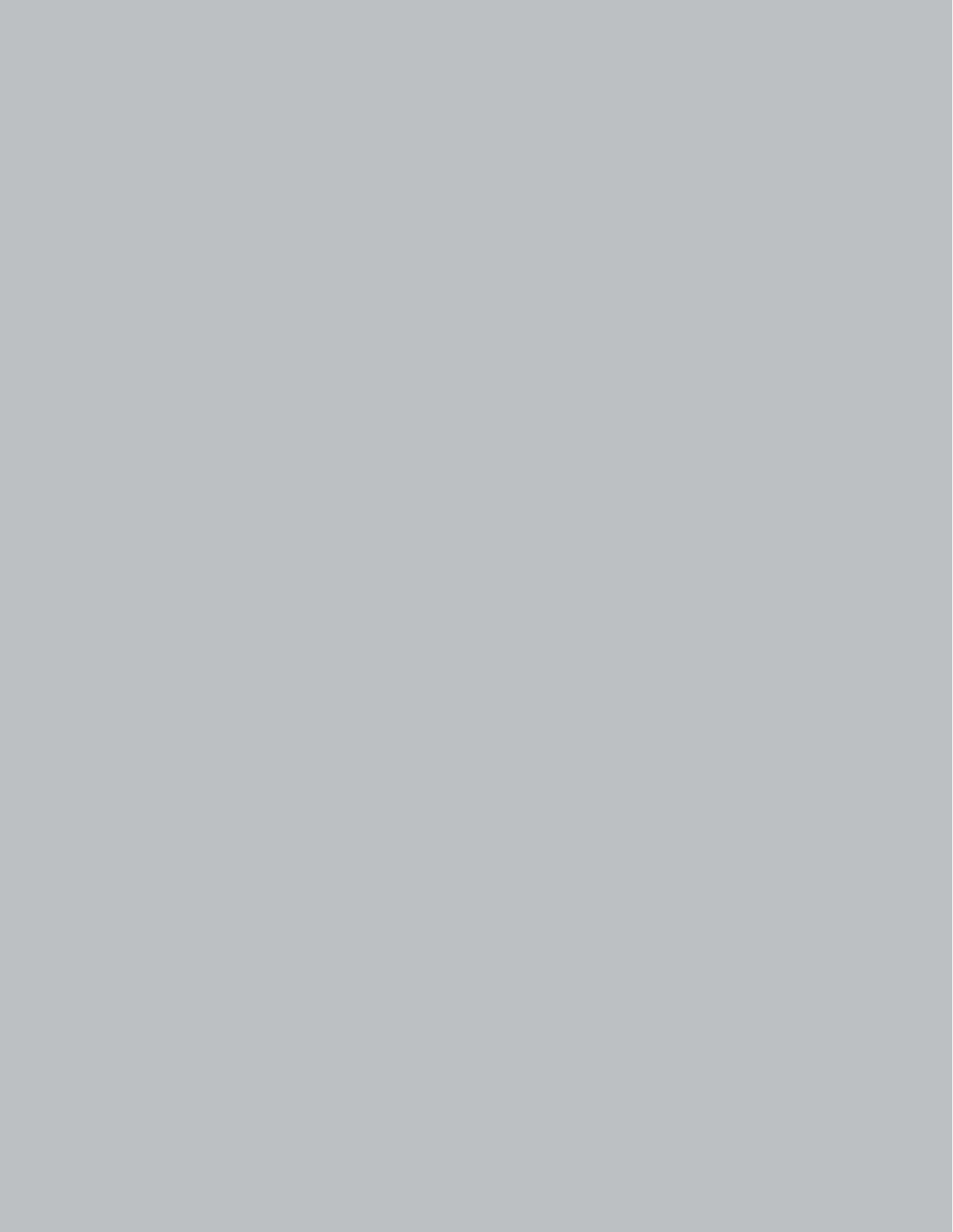#### **CHAPTER**

## **Purchasing strategies**

o understand what steps other purchasers are taking to increase the value of their health care spending, this chapter describes the strategies they use and begins to consider whether they might be applicable to the Medicare fee-for-service program. These strategies are intended to reduce spending while maintaining or improving quality. Some examples are measuring and reporting resource use and quality to providers, encouraging beneficiaries to make more cost-conscious health care decisions, Care fee-for-se

#### **In this chapter**

Strategies used by innovative purchasers

4

- Purchasing strategies for imaging services
- Purchasing strategies for Medicare

using hospitalists, and aligning financial incentives across settings. In response to the growth of imaging services, purchasers are using additional strategies, including enforcing safety standards for imaging equipment, limiting the type of providers qualified to deliver a service, and reviewing appropriateness of claims. Evaluating the feasibility and value of particular strategies for Medicare fee-for-service, however, requires consideration of the program's ability to administer these strategies effectively and the potential impact on beneficiaries and the health care delivery system.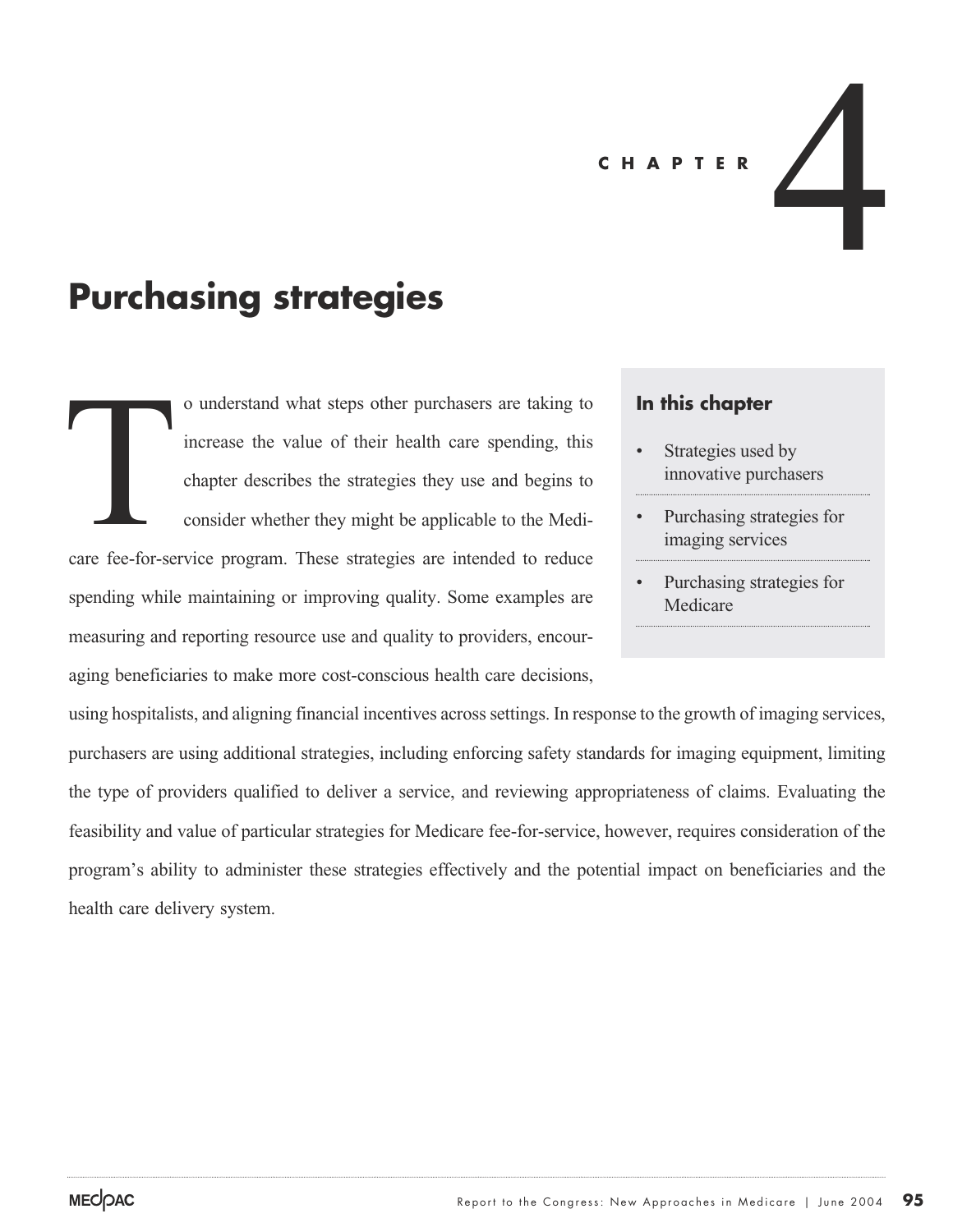As cost pressures intensify, policymakers may be increasingly interested in ways to improve the efficiency of the health care that Medicare beneficiaries receive that is, to reduce spending while maintaining or improving quality. Private health plans available to beneficiaries under Medicare Part C were created to allow Medicare to take advantage of the efficiency-enhancing management tools available to private sector payers. Some policymakers may decide that health plans are the vehicle for improving the efficiency of beneficiaries' care and that the current fee-for-service system should remain unfettered. Other policymakers may want to support innovation by private plans and at the same time improve the efficiency in fee-for-service Medicare to constrain spending growth.

The majority of beneficiaries—about 86 percent—are enrolled in fee-for-service Medicare. Even with the recent legislation that encourages enrollment in managed care plans, both CMS and the Congressional Budget Office project that the majority of beneficiaries will remain in the traditional program for years to come.

Fee-for-service Medicare, which reimburses individual providers for each medical good or service rendered to a beneficiary, poses challenges for program administrators seeking to improve program efficiency. Although Medicare has been able to use its statutory authority to control payment rates to levels that are, in some places, below private sector rates, efforts to implement efficiencyenhancing strategies in the permanent program are limited by Medicare's size, statute, and limited administrative resources, among other factors. At times, these limitations have been overcome: Medicare has implemented prospective payment systems, selectively contracted with facilities for organ transplant services, and implemented coding edits subsequently adopted by private insurers.<sup>1</sup> Furthermore, CMS has run or attempted to launch a number of innovative demonstration programs to improve the efficiency of health care delivery.<sup>2</sup>

On the whole, however, Medicare's current approach to purchasing services and goods in fee-for-service may fall short in several ways. For example, in many cases, current policy:

• *Provides insufficient incentives for providers and beneficiaries to supply and consume, respectively, the optimal amount of health care.* Furthermore, mechanisms for identifying or penalizing inefficient

providers or inefficient use of services are limited. MedPAC analysis, along with a growing body of research, shows that greater use of health care services does not necessarily produce better outcomes (MedPAC 2003). Thus, in some areas of the program, fewer services could be delivered without compromising quality. Similarly, Medicare does not encourage beneficiaries to weigh costs and benefits in making health care decisions, seeking preventive care or making lifestyle changes. Indeed, for many beneficiaries, supplemental coverage insulates them from the financial implications of their decisions.

- *Does not encourage providers to coordinate care efficiently.* Although Medicare's prospective payment systems provide incentives for providers to minimize their own costs, it pays for different types of services separately. As such, care is fragmented and providers have little incentive to increase efficiency by better coordinating care across services and over time.
- *Sets prices that inaccurately reflect costs of providing goods or services efficiently*. Obtaining timely, accurate knowledge of efficient providers' costs is difficult, though some information is available through cost reports and surveys. As a result, for some services (e.g., certain types of medical equipment), Medicare payment does not closely align with costs (GAO 1998).

What strategies could be considered to improve the incentives and slow spending growth? To begin to answer this question, MedPAC staff surveyed private purchasers and insurers about their strategies to improve efficiency. These purchasers face many of the same cost pressures as Medicare, but may have greater agility and flexibility in experimenting with innovative strategies. They operate on a smaller scale than Medicare and are not nearly as constrained by statute or public scrutiny.

MedPAC found a community of purchasers, insurers, and consultants exploring new and revisiting old ideas to slow spending growth.

First, nearly all of those we interviewed are interested in checking growth in the volume of services. Many are measuring provider efficiency to encourage providers to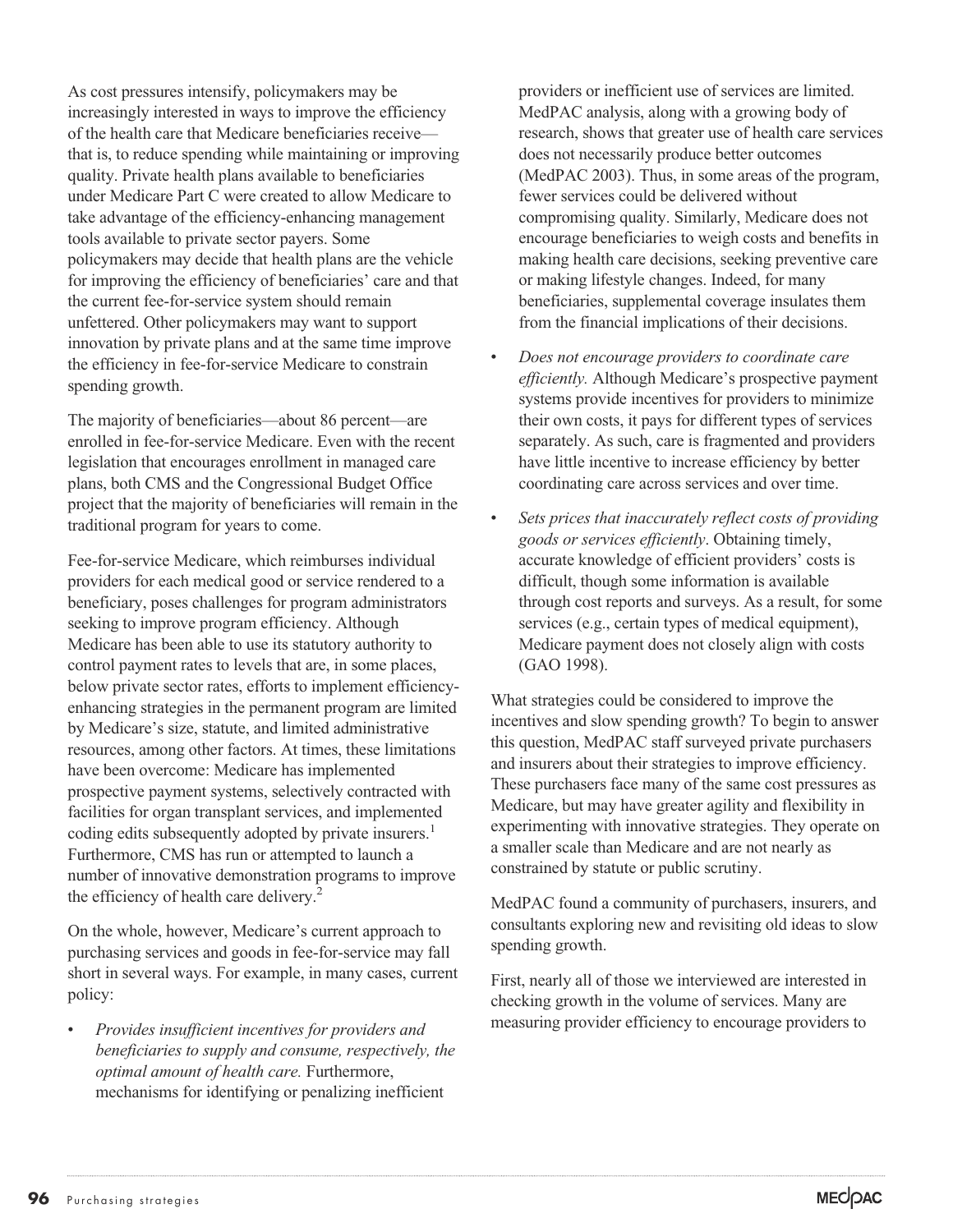reconsider their practice styles and adjusting cost-sharing requirements to induce consumers to temper their demand for care. We focus in greater detail on these strategies, reflecting heightened interest in them among both the Commission and the purchasing experts we consulted.

Second, purchasers reported using strategies that encourage greater productivity in delivering certain services. To the extent that improved productivity lowers costs, the price paid for services could be reduced. Thus, a third overarching type of strategy is aimed at paying prices that better reflect the cost of the service. These pricing strategies range from competitive bidding to tiering to lowering payment when multiple services are performed during an encounter.

Given our interest in the appropriate use of imaging services, MedPAC conducted a focused examination of private sector purchasing strategies for those services. We found that private sector purchasers, concerned about the quality and maintenance of imaging equipment, are imposing and enforcing safety standards. In addition, they are restricting payment for imaging services to those delivered by certain specialties, such as radiology and cardiology, to constrain the proliferation and poor quality of services by some nonradiologists. Finally, we found that private purchasers are applying coding edits to detect improper billing and limit spending.

At the conclusion of the chapter, we take a first step in assessing these strategies for application to Medicare feefor-service. We consider the extent to which Medicare policy already includes aspects of them and review aspects of Medicare and current law that might affect implementation of such strategies.

A few caveats are in order. First, because we sought out innovators in the field, the accounts of the various purchasers in this chapter are neither representative of the larger marketplace nor are they inclusive of all potential strategies. Second, this chapter is a snapshot in time; it does not fully explore the evolution of the various strategies, many of which purchasers have experimented with for decades. Third, we include the strategies reported to us regardless of their potential applicability to Medicare.<sup>3</sup> As discussed at the end of the chapter, many

factors must be considered in such an evaluation, and it is likely that all strategies discussed in this chapter are not equally pertinent to Medicare.

## **Strategies used by innovative purchasers**

In the next section, we report on a range of strategies to reduce spending while maintaining or improving quality. Our summary is largely based upon our interviews with health plans (including one integrated delivery system), large employer purchasers (including one coalition), a public employee purchaser, and benefit consultants, supplemented by a review of the literature. In this chapter, we define purchasers as both health plans and employers.

## **Modifying the volume of services**

These purchasing strategies aim to encourage providers to deliver appropriate care and discourage delivery of inappropriate care. In addition, they try to temper beneficiary demand and direct patients to providers who tend to use fewer services without reducing quality of care.

#### **Identifying efficient providers and promoting efficient care patterns**

Nearly all of the private purchasers we spoke with are considering or implementing strategies to identify efficient providers—that is, those that use the fewest resources to provide quality care. Most seek to direct patients to those providers and encourage less efficient providers to improve. The success of this approach largely hinges on the ability to measure efficiency as well as quality. Our interviewees all acknowledged that the science behind each is evolving, but has not been mastered.

Research shows that efficient care can be compatible with high-quality care (MedPAC 2003). Hospitals and physicians in the 10 percent of communities that spend the least per capita achieve this result by providing fewer specialist physician tests, visits, minor procedures, nonsurgical hospitalizations, and admissions to the intensive care unit. And while the volume of care is lower in those communities, the quality of care, patient health status, and patient satisfaction with care is the same as or higher than in the other communities that spend more. Researchers estimate that if hospitals and physicians in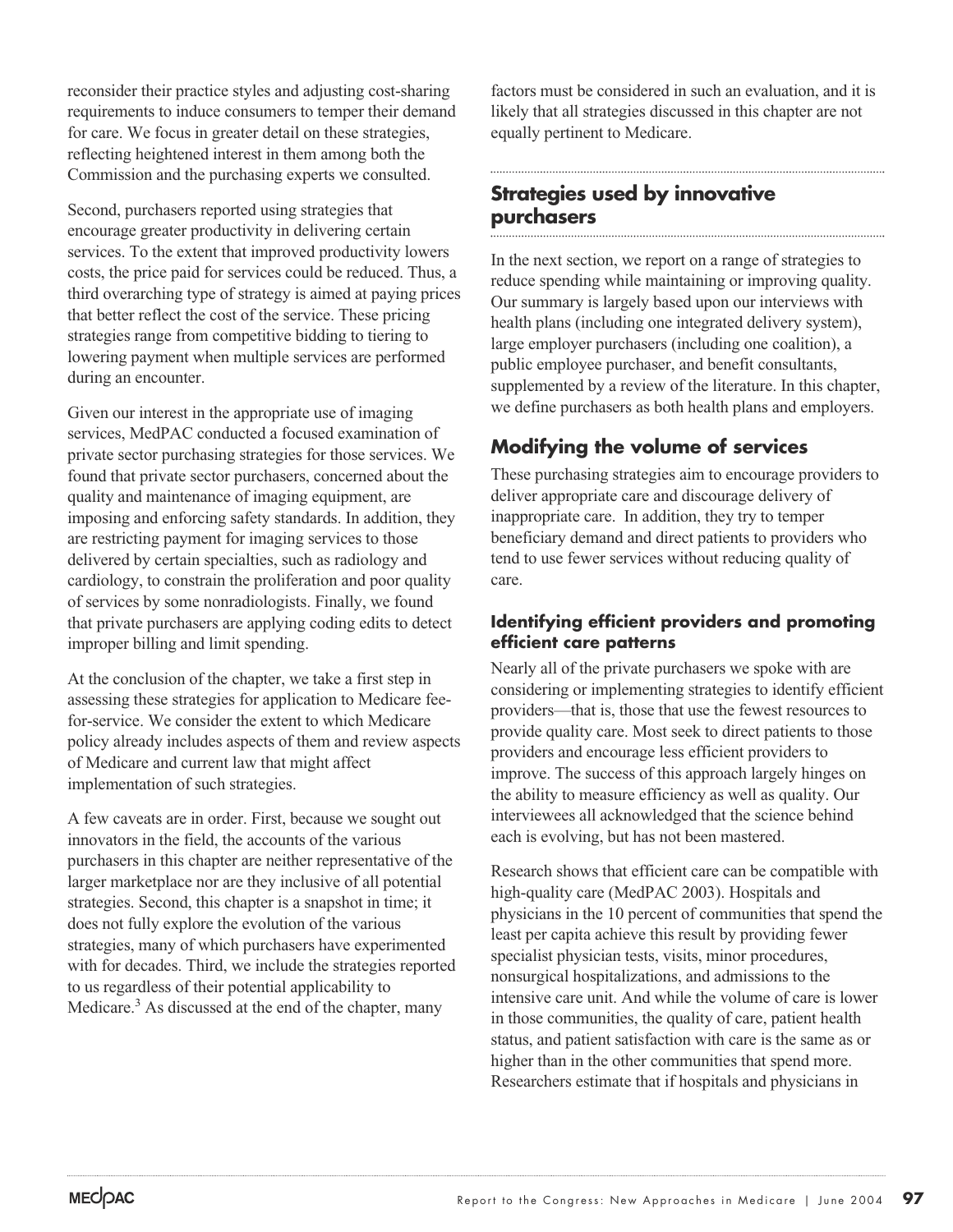other communities adopted similarly efficient patterns of service use, per capita Medicare spending would be 30 percent less (Fisher et al. 2003).

Purchasers seeking to encourage appropriate utilization often first profile providers by measuring their performance on efficiency and, ideally, quality measures. Some compare price only, which may not accurately reflect the overall resources used to provide care. Then, the purchaser uses at least one of three types of incentives to change beneficiary and provider behavior to improve efficiency: information-based, financial, or participation incentives.

**Profiling providers** One way to measure providers' relative efficiency or quality is through profiling and creating a report card for providers. The following are among the key design issues in profiling.

*Selecting providers to profile* Experience varies among those with whom we spoke. Some profile either physicians or hospitals. Some do both. Of those profiling physicians, some focused more attention on specialists than primary care physicians (PCPs), and some focused on a subset of specialists. Others included PCPs.

One reason for focusing on specialists is that they are more likely to be responsible for high-cost tests, procedures, or treatments associated with a particular episode of care. In addition, specialists more frequently have an adequate sample of similar cases. It can be more difficult to assign patients' health care costs to a PCP because in many instances the PCP is not in control of the full spectrum of care patients receive.

Another difference among purchasers seeking to measure performance was whether to focus on group practices or individual physicians. Group performance was the focus in areas where physician groups dominate the market. In other areas of the country, purchasers profiled individual physicians.

Of those plans also measuring hospital performance, some looked at only particular high-cost services, such as transplants and cardiac care. Others assessed overall performance.

*Selecting measures of physician efficiency* The measures vary, but most profilers use measures based on claims data rather than more costly chart or peer review methods. A preponderance of plans indicated that they were using

software tools designed to measure physicians' particularly specialists'—costs associated with an episode of care. In general, this software measures actual total costs of an episode of care, compares it with expected costs, and produces a score for each physician. The tools adjust for differences in the case mix of each provider's patients. Some interviewees viewed measuring the episode of care as an improvement over other measures that reflect unit costs only (e.g., length of stay or price of procedure), and thus fail to capture costs associated with redoing a procedure, high complication rates, or poor patient management.

The adequacy of episode-based measurement tools is controversial. Some purchasers and providers believe that current measures are not sufficiently refined and may inaccurately attribute legitimate cost differences to an inefficient practice style. This could occur if classification rules assigned cases with serious comorbidities to only moderate risk categories. If measures inadequately account for such case-mix differences, providers might avoid more complicated patients, creating access problems or unfairly penalizing those who take harder cases.

Others believe that while not perfect, the current episodebased measures are sufficiently accurate. These purchasers believe it is important to start measuring and incorporate improvements over time, rather than wait for a more refined measurement system.

Purchasers reported using other types of measures as well:

- Referral patterns and use of generic drugs, particularly for primary care physicians.
- Frequency with which surgeons are selecting candidates that meet the selected criteria for certain surgeries (e.g., hand and back). This approach requires chart review to verify that clinical findings are consistent with recommended criteria for these surgeries.
- Use of ambulatory surgical centers instead of outpatient departments for certain types of surgery.

*Selecting measures for hospital efficiency* One large insurer reported measuring hospital performance as the basis for designation as a regional center of excellence for cardiac, orthopedic, and cancer care. The insurer uses a range of quality standards, including Leapfrog Group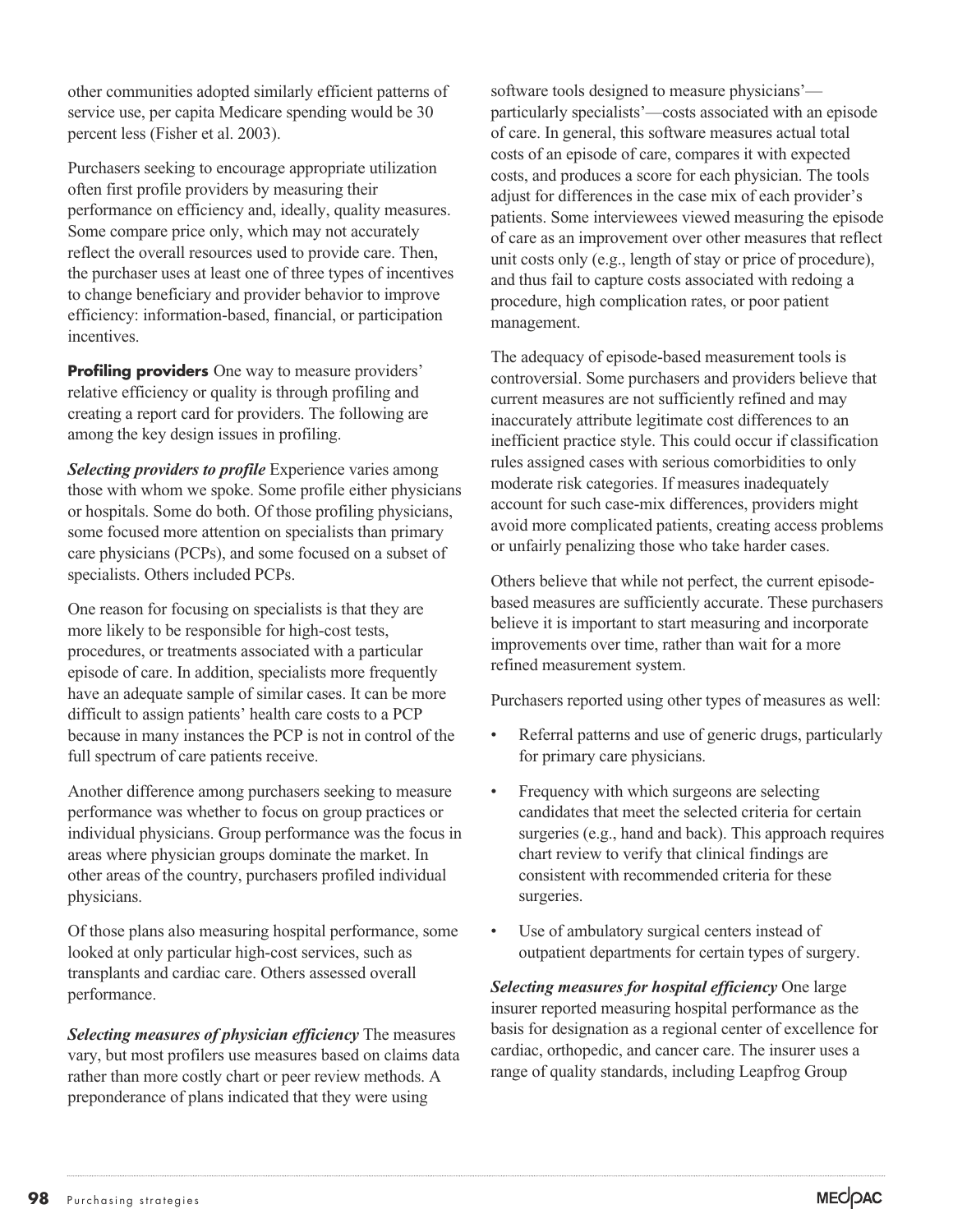standards and training standards for specialists in intensive care (intensivists), as well as efficiency measures.<sup>4</sup> It measures total costs of an episode of care beginning 3 months before to 12 months after the hospitalization, and is able to track failed therapy rates. This insurer also designates national centers of excellence for transplants. The measures for transplant centers tend to mirror Medicare criteria, which focus on mortality data and years of life after the procedure and are used to select which hospitals Medicare pays for transplants.

*Obtaining sufficient data for profiling* To begin to identify efficient providers, purchasers must, at a minimum, have enough claims data to evaluate providers in the area. Because care is concentrated in a relatively small number of hospitals, obtaining this data for hospital services is less problematic than for physicians. Even large insurers find that in some market areas they have less confidence in their profiling results or may not profile at all because of insufficient data. To improve their access to claims data, several public or self-insured purchasers require their third-party administrators to share claims data for their full book of business with the purchaser.

Nearly all the purchasers we spoke with are interested in getting Medicare claims data—the largest single source of claims that exists—to assist them in profiling providers. CMS is currently considering the issue and has concerns about protecting beneficiaries' privacy, the reliability of the physician identification numbers, and the ability of the data to be used for profiling of primary care physicians.<sup>5</sup> The purchasers we spoke with felt strongly that beneficiaries' privacy could be protected in this exchange.

#### *Pairing efficiency measures with quality measures*

Virtually all those interviewed indicated that the efficiency measures should be paired with quality measures to reflect value. Interviewees indicated varying levels of success in relating the two. One used data on adherence to evidencebased practice standards to identify quality providers; some have used the Leapfrog Group standards on the use of specially trained inpatient physicians, electronic prescribing systems, and volume of services.<sup>6</sup> Others look at complication rates for proceduralists. Still others indicated that they were looking for better ways to measure and reflect quality differences among providers. Some of these measures are considered efficiency-only measures (e.g., number of referrals), while others (e.g., infection and complication rates) reflect the intersection of

quality and efficiency measurement. (MedPAC's June 2003 report provides further discussion of quality measures.)

*Managing provider relations* In general, plans report mixed provider response to measuring performance. Plans that have long been measuring physician performance that are also in areas with group practices (some of which accept capitation) report few issues. Others acknowledge some resistance, particularly among those who do not compare with their peers favorably. Many note that physicians are more likely to be receptive to measurement and feedback if they feel that it would help their patients receive better care, the measures are transparent and fully disclosed, and it is clear that the measures are evidence based and consistent with good medical practice. One plan involved physicians in the development of measures and sought continued feedback in meetings with providers on their implementation. Several interviewees noted that when plans used the profiling data as a basis for financial incentives for efficiency, providers responded better to positive incentives (e.g., bonuses) rather than negative ones (e.g., withholds).

**Changing behavior to contain costs** Profiling can contain costs if it influences the way beneficiaries use care, the way providers deliver care, or the proportion of care delivered by more efficient providers.

*Disseminate information to enrollees and providers* Information-based strategies offer providers and patients the information to make cost-effective decisions about health care services without direct financial consequences. Nearly all the purchasers we spoke with plan to or already feed the profiling data back to participating providers and to the public (usually on the Internet and in marketing materials). Indeed, movement on releasing provider report cards appears to be gathering momentum. Recently, a group of 28 large employers announced that they are teaming up to develop scorecards to help employees choose their doctor based on cost and quality information (Landro 2004).

A number of purchasers we spoke with found that when providers received quality and efficiency data, performance improved. One insurer that disclosed performance on quality indicators to enrollees as well as providers found that some enrollees immediately began shifting to better-performing providers and that about 3 percent of enrollees continue to shift each year.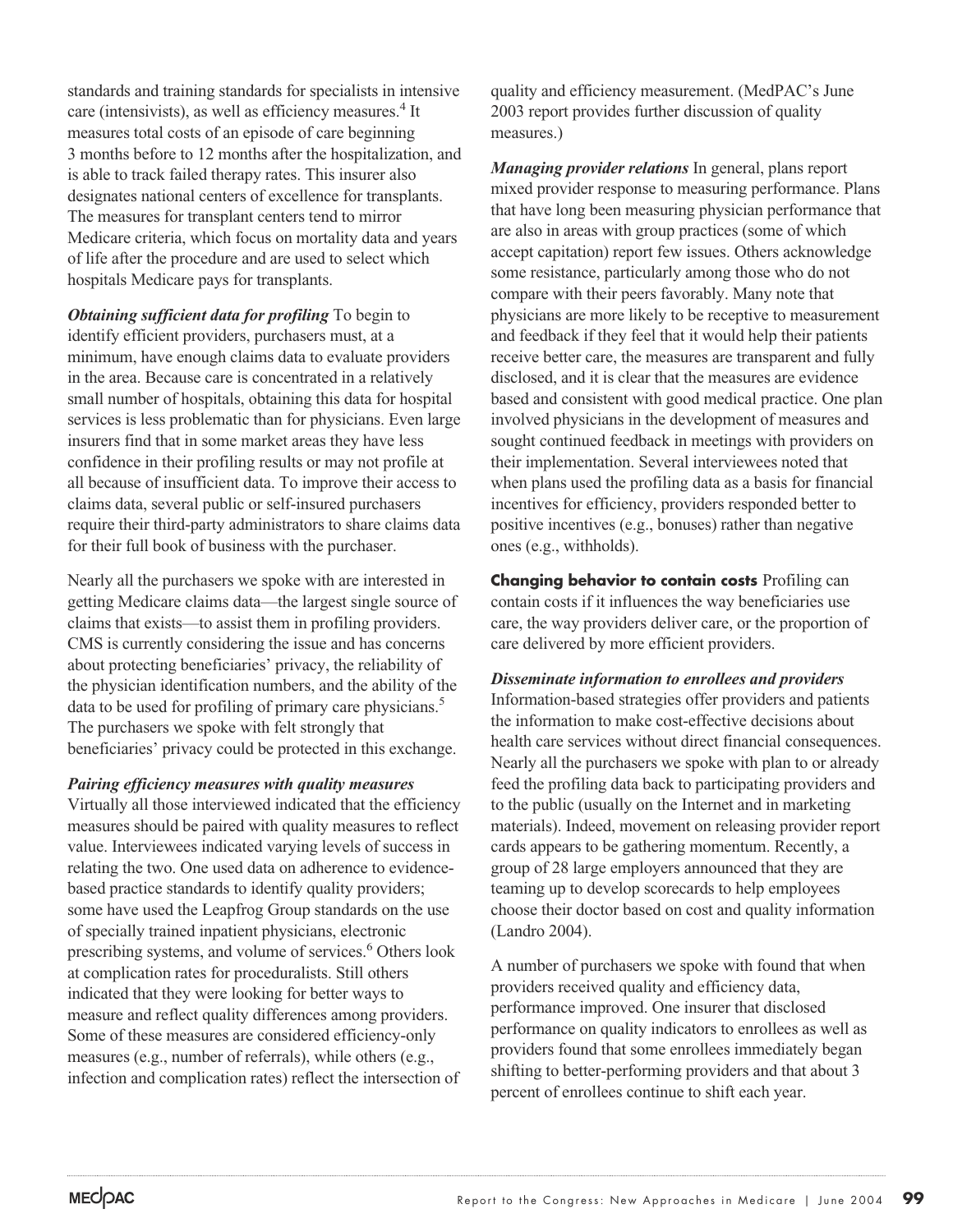Others were less persuaded that feeding the information back, in the absence of other incentives, would induce much change. One purchaser, while intent on releasing the profiling information publicly, acknowledged that enrollees do not always use this information effectively. Yet, the purchaser felt obliged to provide it when available. One also noted that beneficiaries may not know how to interpret efficiency data; beneficiaries may assume that higher use is always better.

*Create payment incentives* Payment incentives generally seek to induce patients or providers to use cost-effective care by creating stronger rewards or penalties around care decisions. Beneficiary cost sharing, for example, could be adjusted depending upon the relative efficiency of the provider chosen. Providers' payment could vary with provider efficiency. Some interviewees felt that it was best to adjust both the beneficiary cost-sharing and the provider payment. These incentive options are illustrated in arrangements known as tiered networks, centers of expertise, and shared savings strategies.

*Tiered networks.* Tiered networks are arrangements in which providers—generally physicians and hospitals—are assigned to specific tiers; beneficiary cost-sharing requirements then vary depending on the tier of their selected provider. Assignment to a tier may be based on profiling criteria that can range from blunt measures such as unit prices, average costs, and structural characteristics (e.g., a hospitals' teaching or sole community facility status), to more sophisticated longitudinal, risk-adjusted efficiency scores and indicators of quality.

In general, providers have the incentive to be in the preferred tier to increase or retain volume of patients. In some cases, providers in preferred tiers accept discounted payments in exchange for higher volume that may result from being on the preferred tier—but this generally works when the preferred tier is exclusive (similar to some arrangements with centers of expertise discussed below) or when strong beneficiary incentives guarantee higher volume. In other cases, providers in preferred tiers may get a higher base payment rate, such as an increment to fee schedule payments, because they can deliver more efficient care or higher quality (e.g., fewer referrals to specialists or better outcomes). In some plans, providers not initially assigned to the preferred tier may be

ultimately assigned to it if they are willing to accept lower payments (which, by definition, improves one aspect of their efficiency rating).

Once providers are assigned to tiers, plans give enrollees a financial incentive to use lower-cost providers in the preferred tier. Often enrollees must pay higher copayments or coinsurance when they use nonpreferred providers. The differential in cost sharing does not capture most of the differences in cost across hospital tiers, and as such, is not intended to insulate health plans from hospital or physician cost variation. Instead, it informs and sensitizes the patient, who was previously insulated from and indifferent to the cost implications of care (Robinson 2003). (The text box opposite provides one example.)

A variation on this design is multiple networks of providers sorted into tiers. Networks in more efficient tiers have lower premiums, which can be further adjusted based on the level of cost-sharing associated with out-of-network care. Another type of tiering is achieved by plans and purchasers moving away from requiring a flat cost-sharing amount (i.e., a copayment) for services to a percentage of the cost of the service (i.e., coinsurance). This method exposes beneficiaries to the price variation among providers, which can be considerable (given, for example current estimates of \$1,000 variation in hospital costs per day). Newer benefit designs with coinsurance rates as high as 40 percent for hospitalizations and 50 percent for certain outpatient services expose beneficiaries to even more of the cost difference (Robinson 2003).

Whether tiering improves providers' efficiency or beneficiaries' cost-effective decision making is uncertain:

- The magnitude of the cost differential needed to affect beneficiary choice is not known.
- Patients may not know about the differential at the time they need care. Patients may rely more on physician recommendations (which rarely take price into account) than cost differences.
- Tiering of hospital products may not target the source of inefficiency if cost effectiveness of different departments varies significantly within the hospital.
- Purchasers may want to support and maintain relationships with institutions with special missions (e.g., teaching and treating uninsured), which may increase costs (Robinson 2003).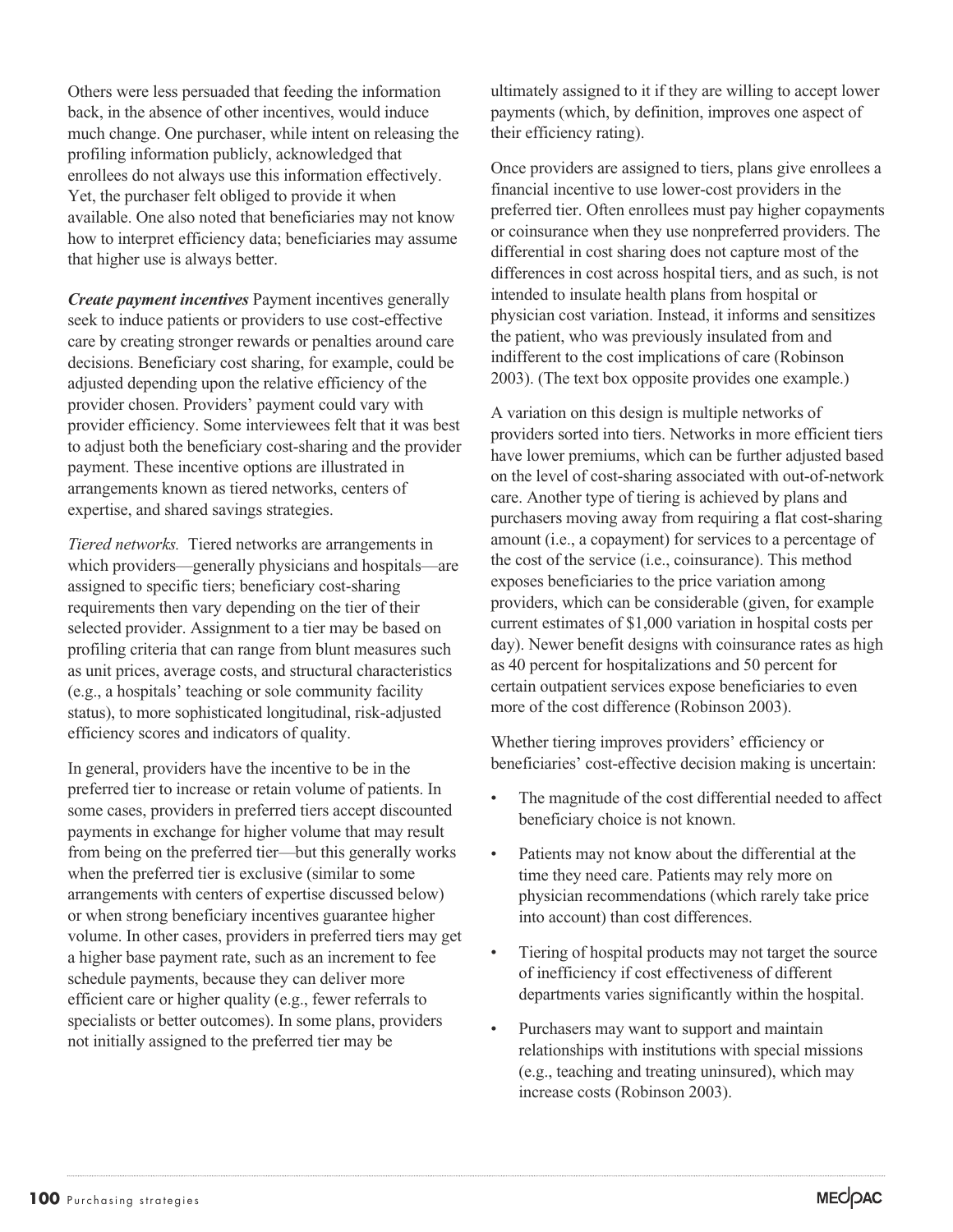## **Tiering providers: An example**

Several state agencies, including those in<br>Minnesota, Wisconsin, and Washington<br>introduced benefit programs for state en<br>that include tiered networks Minnesota, Wisconsin, and Washington, have introduced benefit programs for state employees that include tiered networks.

The Minnesota Advantage Health Plan, which covers about 130,000 lives (state, college, and university system employees, dependents, and retirees), is now in its third year of operation. The tiered plan design links the risk-adjusted costs of primary care clinic systems with the level of out-of-pocket cost sharing that enrollees pay at the point of service. To obtain the information needed to assign providers to tiers, the state built a comprehensive claims data warehouse, including all the health and pharmacy claims for their covered population. Based on analysis of the data, the Department of Employee Relations assigns providers to one of four tiers (the fourth tier was added in 2004), based on their risk-adjusted cost profile. Data from the warehouse also support wellness programs and risk and disease management initiatives for target conditions including asthma, diabetes, and heart disease (Haugen 2003). The benefit is administered by three insurance carriers, each of which develop provider networks that serve state employees (State of Minnesota 2004).

Enrollee cost sharing creates clear incentives to use providers in the better-rated tiers. The deductible for Cost Level 1 plan providers in 2004 is \$30 for individuals and \$60 for families; for Cost Level 4, the annual deductible is \$500 for individuals and \$1,000 for families. Cost sharing for office visits, inpatient stays, lab costs, and outpatient therapy copayments also vary across tiers. Maximum out-of-pocket liability, prescription drug benefits, and hospice and nursing home benefits are the same for all the tiers; no cost sharing is required for preventive services (State of Minnesota 2004).

Early assessments of the program suggest that it has lowered costs. Following the initial adoption of the model, discussions with several clinics that had been assigned to the higher-cost tiers led to the renegotiation of their reimbursement rates, which reduced their costs sufficiently to be reassigned to more favorable tiers. Enrollees seem to understand the plan, and most (75 percent in 2002) are in the lowest cost tier. Initial estimates suggest that in the first two years of the program, the state and its employees saved \$33 million in premiums compared with estimated costs if the previous health benefits plan had remained in place unchanged (Haugen 2003).  $\blacksquare$ 

Experience in implementing these plans has been mixed. Some plans facing hospitals or provider groups with strong market leverage exclude very few providers from their preferred network. Other plans encountered such provider resistance that they had to drop the idea, and some plans operated in communities with too few providers to make it a viable strategy. (Mays et al. 2003)

Nevertheless, some suggest that tiering has great promise. Success can be achieved by redirecting patients away from only a small minority of providers—those that are vastly more inefficient than others and may even be considered bad actors. One consultant noted that while encouraging all patients to use marginally more efficient providers

could generate savings, significantly more savings could be achieved if persistently costly patients could be redirected from inefficient to more efficient providers.

The availability of more usable and accessible information for consumers improves the effectiveness of tiering. More purchasers are sharing provider report cards with consumers (see earlier discussion on profiling). However, tiering may not work for all types of providers. Primary care providers, for example, may be less interested than other providers (e.g., specialists) in being in the preferred tier. If their practices or facilities are full, providers may not value the increased volume of patients that the preferred tier promises.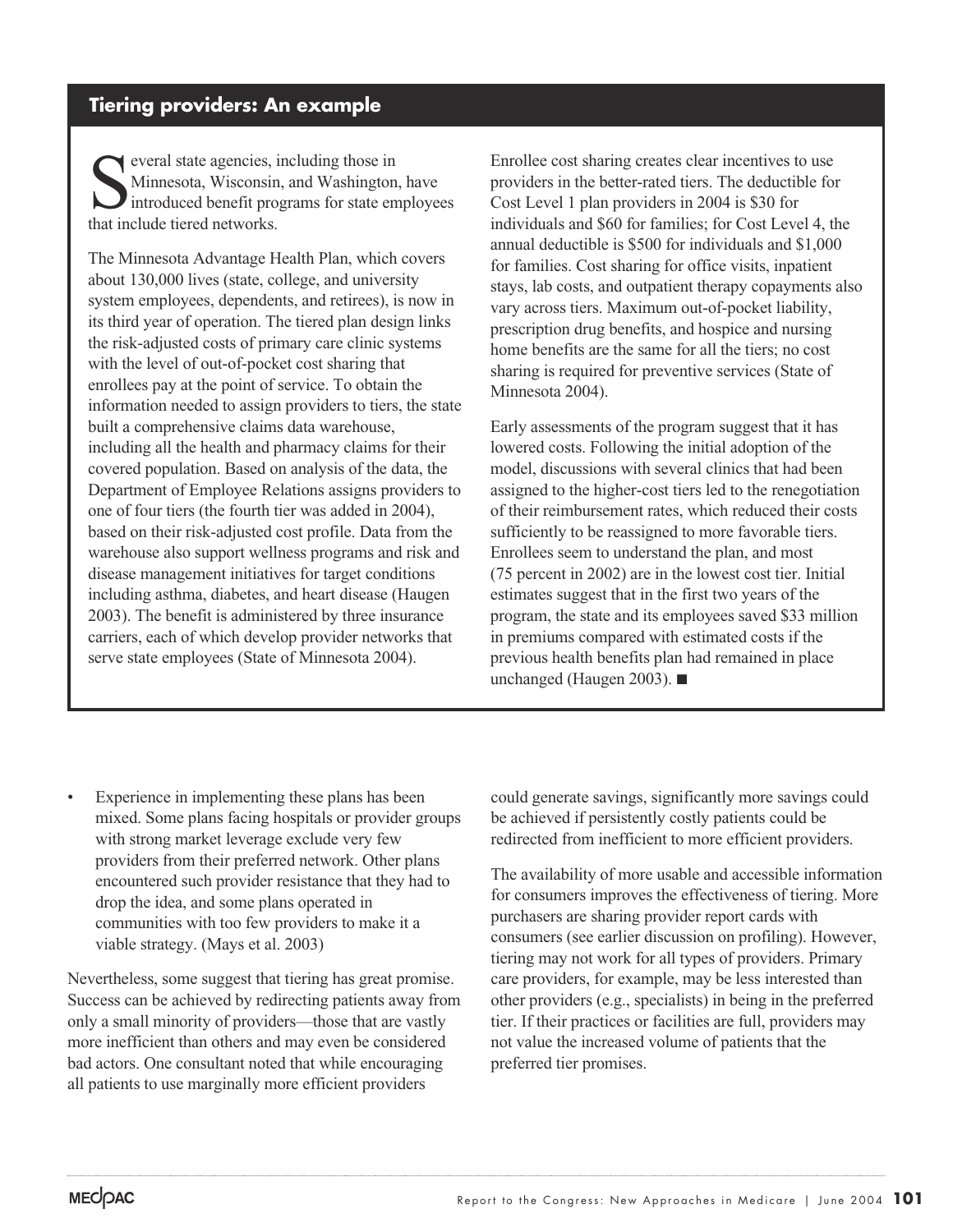*Centers of expertise.* Centers of expertise (or excellence) differ from tiered networks in that differential cost sharing or payment only applies to certain types of procedures or care, rather than to the broader spectrum of care. Insurers and purchasers tend to use a centers-of-expertise approach for high cost procedures, such as transplants or cardiac, orthopedic, and cancer care.

Two key implementation questions emerged in our interviews. First, how can the purchaser increase patient volume at the designated centers of expertise? One of the obstacles plans face is the reluctance of patients who have an established relationship with a physician unaffiliated with the center to change their physician. One plan has attempted to overcome this problem by promoting its program on its nurse telephone line that offers decision support to patients. Another obstacle can be patients' anxiety about the distance of the regional center from home. Some plans have addressed this concern by paying for the families' hotel stays.

Second, how can plans foster continued competition after the initial designations are made? Successful centers of expertise can expect to have increased patient volume and name recognition. To the extent that this outcome results in the "winner" increasing capital investment in both equipment and space, other facilities with less capacity may be at a disadvantage in future competition. On the other hand, as evidenced by the growth in specialty hospitals, volume can shift quickly, particularly as physicians change their referral patterns. One plan we interviewed acknowledged the concern of maintaining a competitive environment, and hopes to resolve it by making annual designations and naming different hospitals as centers of excellence for different procedures.

*Expenditure targets and shared savings.* Some plans we spoke with reward providers who are more efficient than others by paying them a bonus, refunding the portion of payments withheld at initial payment for services, or increasing payment rates for care provided in the next contract cycle. In effect, this approach sets an expenditure target and shares the savings with more efficient providers, which in turn, encourages maximum efficiency. Plans tend to pair this approach with quality measures to address incentives to stint on care. For example, plans reported measuring physicians' adherence to clinical standards in caring for diabetic, asthmatic, and cardiac patients, as well as their performance in delivering preventive care services.

Basing payment on expenditure targets can be desirable for providers. For example, one integrated delivery system (IDS), Intermountain Health Care, found that by implementing techniques and a care protocol that improved cardiac medications and reduced admission rates for congestive heart failure patients, the hospital lost more revenue than it saved in costs. Thus, even though the more efficient processes (which also lead to higher quality) produced systemic savings, they lost money for the IDS. In response, the IDS used actuarial data to negotiate with purchasers to create expenditure targets for groups of physicians and nurses who routinely work together. They identified populations for certain clinical programs (e.g., cardiovascular) and compared actual costs with actuarially expected costs. If actual costs were below predicted levels, the savings were shared among the hospital, physicians, and the purchaser (James 2002).

The Buyers Health Care Action Group provides another example. Expenditure targets were set quarterly for care systems, or groups of providers, for episodes of care, including hospitalizations. Providers were paid a higher amount if they kept costs below targets and a lower amount if they exceeded the targets (Christianson and Feldman 2002).

*Use of exclusive contracting* Under this approach, insurers or purchasers do not contract with providers that fail to meet their efficiency and quality criteria. The result is a smaller network of providers from which enrollees can receive covered health care and no coverage for out-ofnetwork care. Some plans indicated that they were planning to respond to employers' interest in offering an exclusive network product.

The experience of Pitney Bowes, a large employer in southern Connecticut, offers some insight into the potential and challenges of exclusive contracting. In the mid-1990s, the company offered employees two health plans: a point-of-service plan and an exclusive provider organization (EPO) plan, which excluded the 100 least efficient physicians identified through profiling. During the two-year experiment, Pitney Bowes' health care costs rose much more slowly than costs in the state of Connecticut as a whole. One published evaluation (Cave et al. 1995) found that more than two-thirds of the savings came from steering enrollees to the more efficient providers in the EPO. Nevertheless, the program was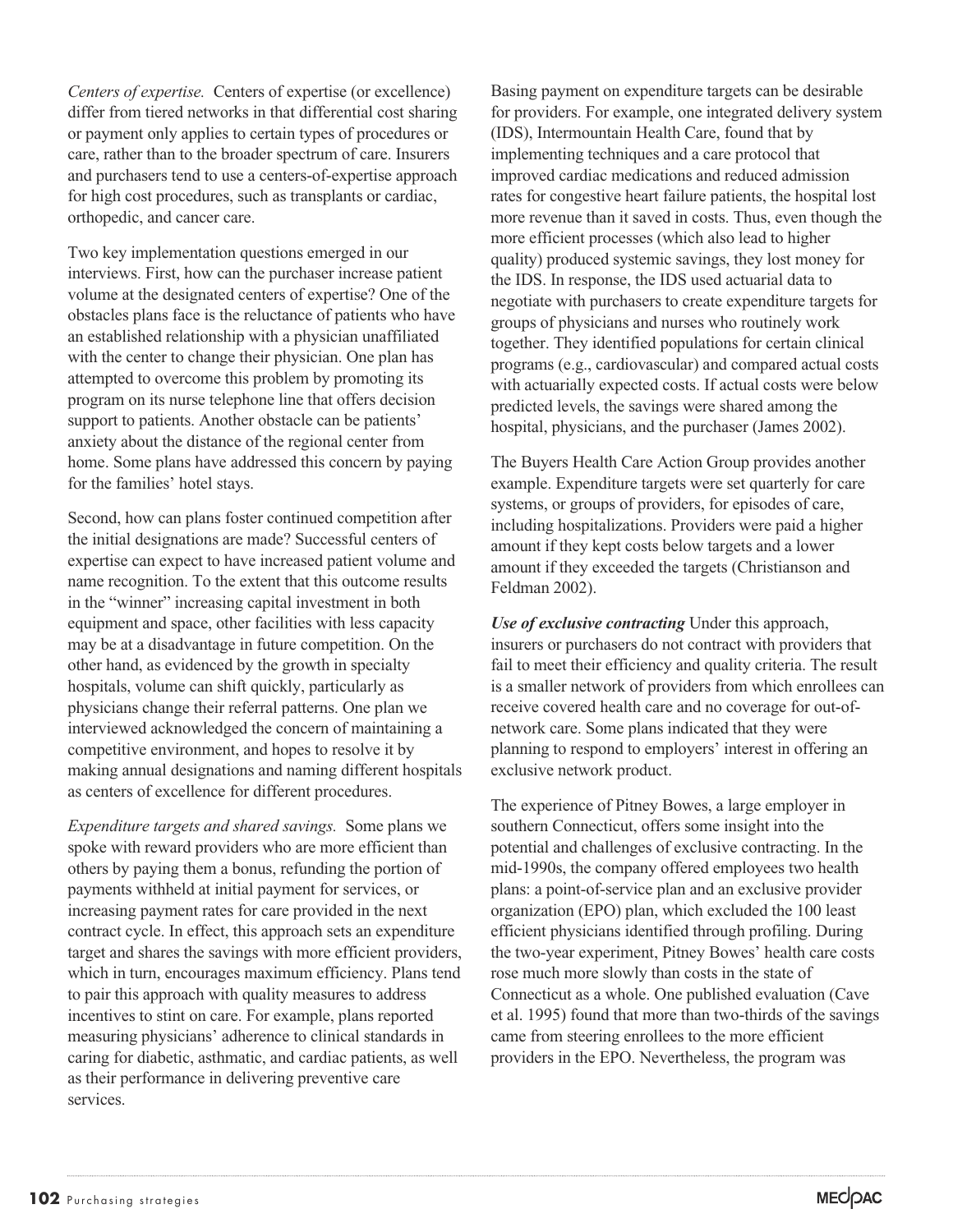discontinued after its third year when the physician group that comprised the EPO was sold and the new owner decided not to continue the contract.

#### **Pay only for appropriate care, regardless of provider efficiency**

Another strategy that can moderate the volume of services provided is to pay for only medically necessary care. Under this strategy, purchasers can either inform providers that certain care does not meet standards of evidencebased care or deny payment for care delivered outside these standards. Two approaches stand out:

• *Preauthorization for services* requires patients or providers to obtain approval from the health plan for coverage for a nonemergency procedure. Managed care plans used this tool widely in the 1990s. In the backlash, many have reevaluated its use and have implemented more targeted preauthorization requirements. For example, one plan requires preauthorization only for those procedures that they are unlikely to cover.

Plans continue to assess the role of preauthorization, however. Some plans experienced a dramatic increase in volume after lifting pre-authorization requirements, particularly with imaging services, and responded by reinstating some of their requirements (Draper 2004).

• *Coding edits* can identify when care is inappropriate or should not be covered. A coding edit might, for example, reject claims for more than a target number of ultrasounds for pregnant women. Most plans we spoke with buy a commercial product that applies coding edits, and one plan stated that it generated a 5 percent savings. (See discussion under imaging services, p. 107.)

#### **Encourage beneficiaries to take greater responsibility**

More recently, purchasers have turned to strategies intended to encourage beneficiaries to assume greater responsibility for their health and reduce their demand for inappropriate care. First, purchasers have increased beneficiaries' financial stake in their care, both when they choose among plans and when they choose among providers at the point of service. Such strategies are often considered examples of consumer-driven benefit design.

Second, purchasers have invested in programs that inform beneficiaries about ways to stay healthy and treatment options when they are sick. Third, many have implemented care management programs that encourage patients to manage their chronic conditions (see discussion in Chapter 2).

Increasing beneficiaries' financial stake in their care is being pursued in a number of ways. First, more purchasers and plans are increasing beneficiaries' choice of providers or network of providers, and giving them financial incentives to receive care from efficient or less costly providers (discussed under tiered networks). In part, this is a reaction to the managed care era when cost sharing was low and utilization was controlled by requiring referrals from primary care providers and other techniques. While increased cost sharing has been shown to induce patients to cut back on both appropriate and inappropriate care, research is inconclusive about the effect this response has on health outcomes for people over 65 (Rice and Matsuoka 2003).

Second, some employers and plans are offering enrollees high deductible plans, combined with a health reimbursement account (HRA), catastrophic insurance, and web-based medical information tools to assist in making better medical decisions. The HRA is an account from which consumers draw to make health care purchases. When the account is exhausted, enrollees must typically pay out of pocket until the annual deductible is met, after which the plan becomes a traditional major medical plan. Employers may fund the HRA with pretax dollars, which may be rolled over to the following year if they are not spent (Gabel 2002).

Purchasers also report that providing enrollees with more information on treatment options can produce savings. For example, one interviewee noted that when patients are shown a video that graphically describes their treatment and surgical options, fewer of them opt for more invasive surgery. Similarly, Humana has a tool that identifies patients who are currently using a high-cost drug and could possibly switch to one of two lower-cost drugs. Through an interactive voice response system, a computer calls patients and explains that the person can save money by taking a substitute drug. Humana found that 19 percent of these automated calls prompted patients to move to a lower-cost drug (Trude and Grossman 2004).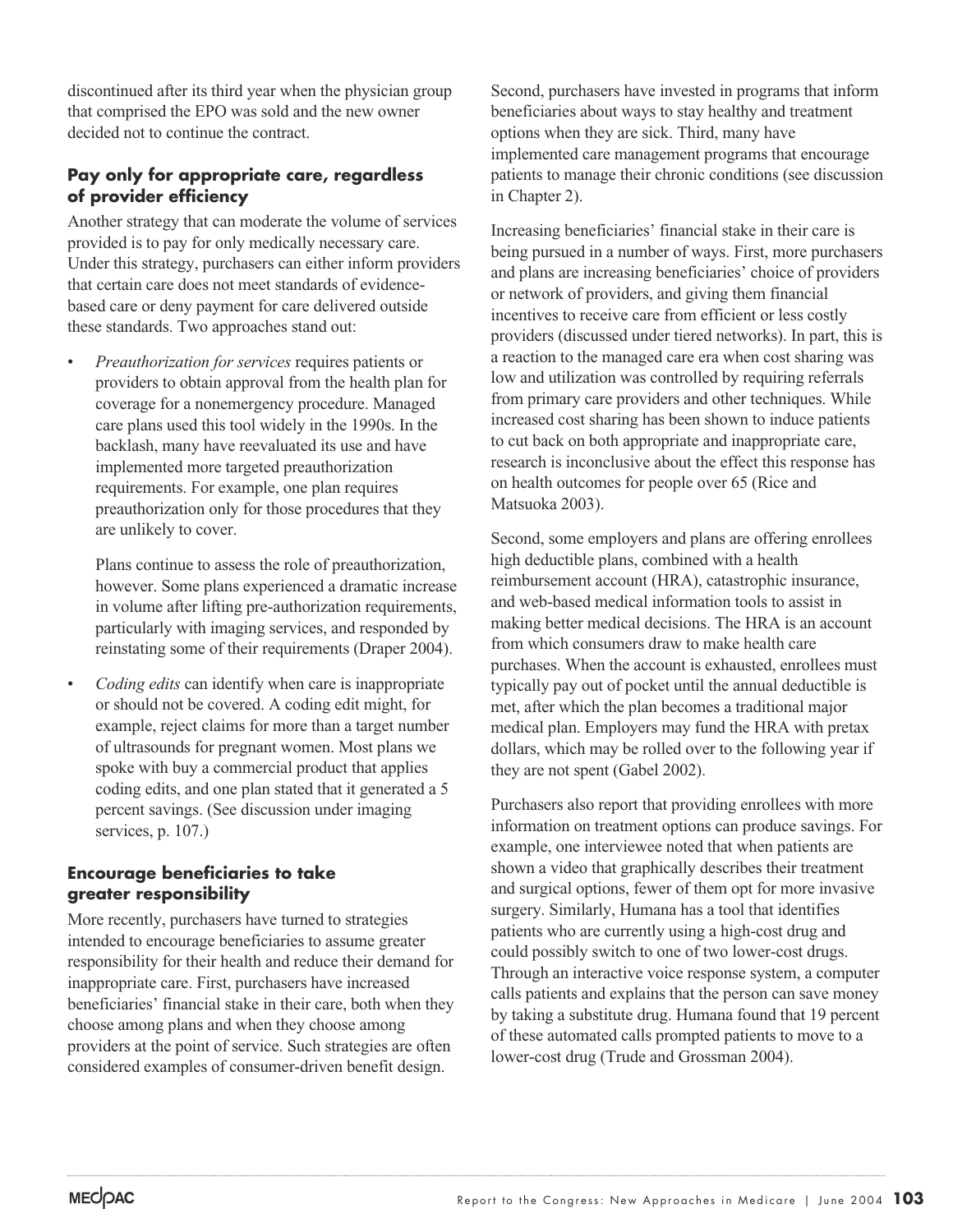Wellness programs reduce demand by improving the health and well-being of employees or enrollees. Programs often include activities such as health appraisals and screenings, quarterly newsletters, targeted mailings, and 800 numbers. It is estimated that more than 80 percent of businesses with 50 or more employees and more than 70 percent of Fortune 500 firms have employee wellness programs (Pennsylvania Health Care Cost Containment Council 2001). Tracking the financial success of corporate wellness programs is challenging, but the joint General Motors and United Auto Workers wellness program was found to reduce both health care costs and absenteeism (McGlynn et al. 2003).

One large health plan developed a program that provides concrete rewards for consumers practicing healthier lifestyles. Consumers can earn points, or credits, for completing health risk assessments, enrolling in a disease management program, attending weight reduction programs, or completing an online nutrition education program. Plan members with enough credits are eligible for prizes and discounts on health promotion products (Ho and Pacificare Health Systems 2004).

## **Changing the costs of production**

Another set of purchaser strategies encourages providers to change the cost of producing each unit of service. Some savings can be achieved by improving productivity within a site of service, while others may result from aligning payment incentives across service areas. These strategies may reduce the volume of care. However, when payment is for a bundle of services—such as with hospital inpatient stays—volume may not decline, but the individual services making up the bundle might. Ideally, prices could be adjusted to reflect the decline in resources comprising the bundle. The following are two examples of strategies that improve productivity within a site.

#### **Add hospitalists and intensivists**

Hospitalists and intensivists are physicians who focus their clinical efforts on the management and treatment of hospital and intensive care unit patients. Generally, a hospitalist or intensivist relieves primary care providers of their inpatient responsibilities, freeing up their time to see more patients outside the hospital. Studies have found that the use of hospitalists is associated with reduced lengths of stay and lower hospital costs. (Gregory et al. 2003,

Diamond et al. 1998). One study found that this occurred without increasing the readmission rate or cost shifting to subacute providers (Gregory et al. 2003). Among those we interviewed, one executive called hospitalists "amazingly effective" and felt they that were continually learning how their role could be leveraged to improve efficiency.

#### **Reengineer processes of care**

One IDS executive also reported using techniques of the manufacturing industry to review their process for delivering care. These techniques include asking front-line employees to participate in redesign, measuring many aspects of performance (e.g., waste, wait times, organizational barriers to improvement), and improving inventory management. For example, by mapping a typical pneumonia visit, the IDS staff found that many steps, such as the requirement that patients walk to a separate laboratory to get blood drawn, could be eliminated (Wysocki 2004). Other facilities have adopted this approach as well, reducing medication errors, emergency room wait times, infection rates, and nursing turnover (Gabor 2004).

The following are some examples of strategies intended to improve productivity across sites.

#### **Pay differentially**

One plan increases surgeons' payments if they select a less costly site (e.g., ambulatory care center versus a hospital outpatient department) in which to perform the surgery.

#### **Promote sharing of savings**

Our interviewees reported three types of arrangements that encourage productivity improvements by sharing the savings among stakeholders (e.g., plans, purchasers, providers, beneficiaries). In each of these arrangements, plans should measure quality to mitigate incentives to skimp on care.

Insurers measure providers' costs across an episode of care and pay efficient providers a higher rate or bonus payments. This technique can be used to promote appropriate use of services (discussed earlier) as well as to reduce costs associated with units of service. For example, to the extent that the cost of implantable devices (one source of growing costs cited by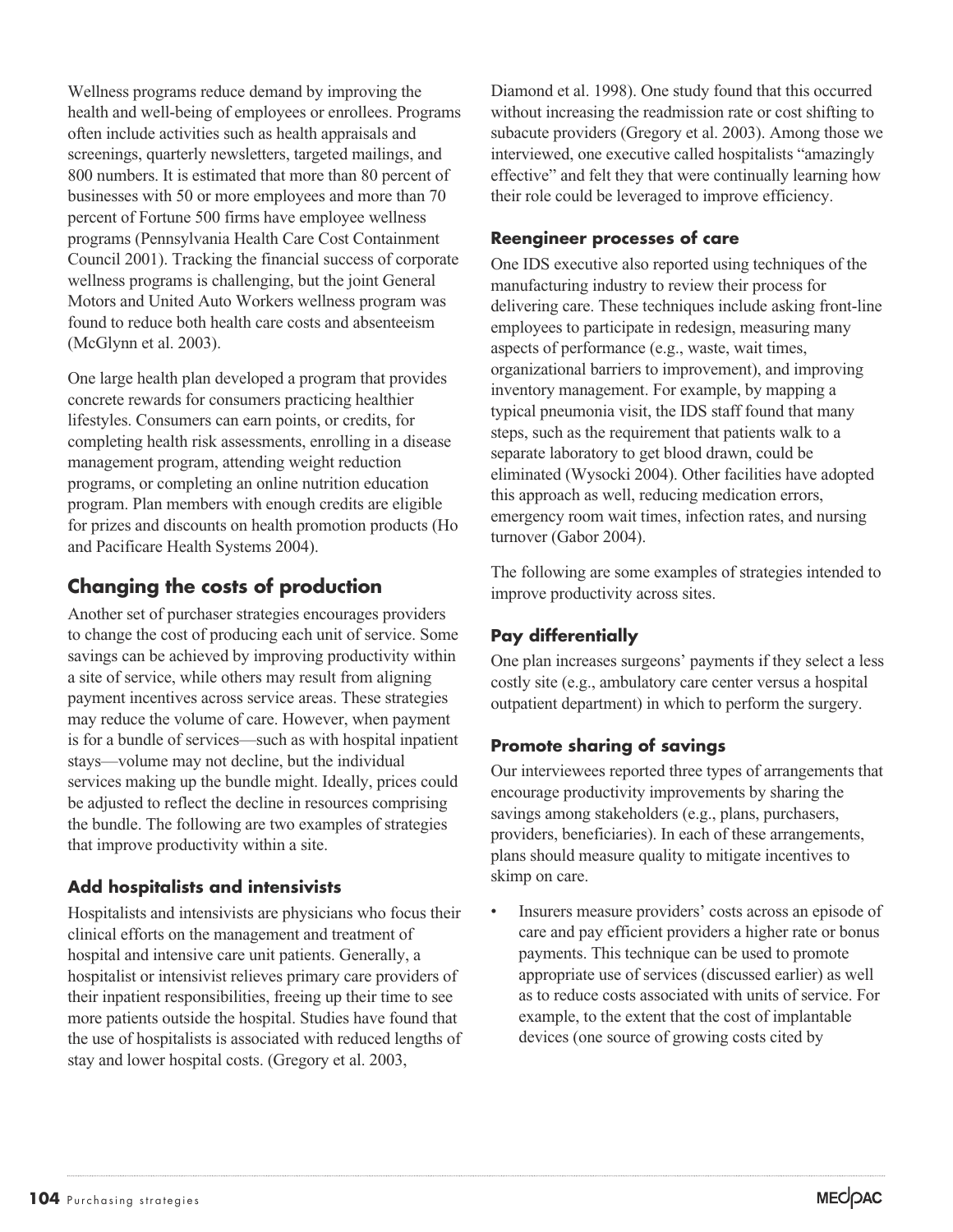interviewees) is factored into the total episode cost, physicians may be inclined to review their use of such devices.

- Insurers pay a bundled payment for an episode of care that is divided between the various services associated with the episode by the contracting entity (such as a hospital or IDS). Our interviewees adopted this approach only when paying centers of excellence for transplant and certain other services.
- Hospitals could give physicians a percentage of any reduction in the hospital's costs for patient care attributable to the physicians' efforts. This arrangement, known as gainsharing, is now prohibited for Medicare-covered care by the Office of Inspector General (see text box below).<sup>7</sup>

One IDS executive opposed to the prohibition noted that when he had pressed one of his cardiologists about the potential overuse of costly drug-eluting stents, the cardiologist responded that the additional cost was not his problem; it was the hospital's. The executive firmly believes that he could achieve

systemwide savings if he were allowed to pay physicians a portion of the savings gained from collaborating with the hospital to reduce costs.

## **Paying a price that reflects costs**

An additional type of strategy is to pay a price that more closely reflects the cost of delivering the service. Some plans discussed pricing strategies. Two purchasers reported using competitive bidding for laboratory and specialty pharmacy services as well as durable medical equipment. One plan reported significant cost savings from using this approach; another indicated that it was worthwhile but noted it required more time and resources to issue a formal request for proposal than more typical price negotiations.

A number of plans indicated that they adjust their prices if multiple services are performed at a single encounter, paying the full price for the first (or primary service) and then a fraction of the price for the second or third service.

Tiered networks (discussed earlier) are also a type of pricing strategy. Plans or purchasers can accept the price offered by a provider and, based on that price, assign the

## **Gainsharing prohibitions in the Medicare fee-for-service program**

The Office of Inspector General (OIG) has ruled that gainsharing violates the civil monetary penalty provision that broadly prohibits any hospital from knowingly making a payment directly or indirectly to physicians as an inducement to reduce or limit services to Medicare (or Medicaid) beneficiaries under the physician's care. Congress exempted such arrangements between health plans and providers from the prohibition and gave the Secretary regulatory authority to oversee these arrangements (OIG 1999).

The OIG acknowledges the potential positive aspects of gainsharing arrangements by citing a variety of ways savings can be generated without adversely affecting quality: substituting lower cost but equally effective medical supplies, items, or devices; reengineering hospital surgical and medical procedures; reducing use of medically unnecessary ancillary services; and reducing unnecessary lengths of stay. However, the OIG finds that gainsharing arrangements pose a high

risk of abuse. In addition to concerns about stinting on patient care, the OIG notes the possibility that hospitals may use gainsharing to enhance payment to highreferring physicians.

The OIG's first opinion left little leeway for providers to tailor an acceptable arrangement that would not be either in violation or liable to prosecution. A later advisory opinion offers insight into conditions under which the OIG will use its prerogative to not enforce the civil monetary penalties provision, even if it is technically unlawful. The opinion found that a hospital that identified specific cost-saving techniques, measured savings in ways that avoided creating adverse incentives, and measured quality of care would not be prosecuted. The approach exemplified in this opinion may still present obstacles if providers feel that by specifying the measures so distinctly and publicly, they are more vulnerable to malpractice suits.  $\blacksquare$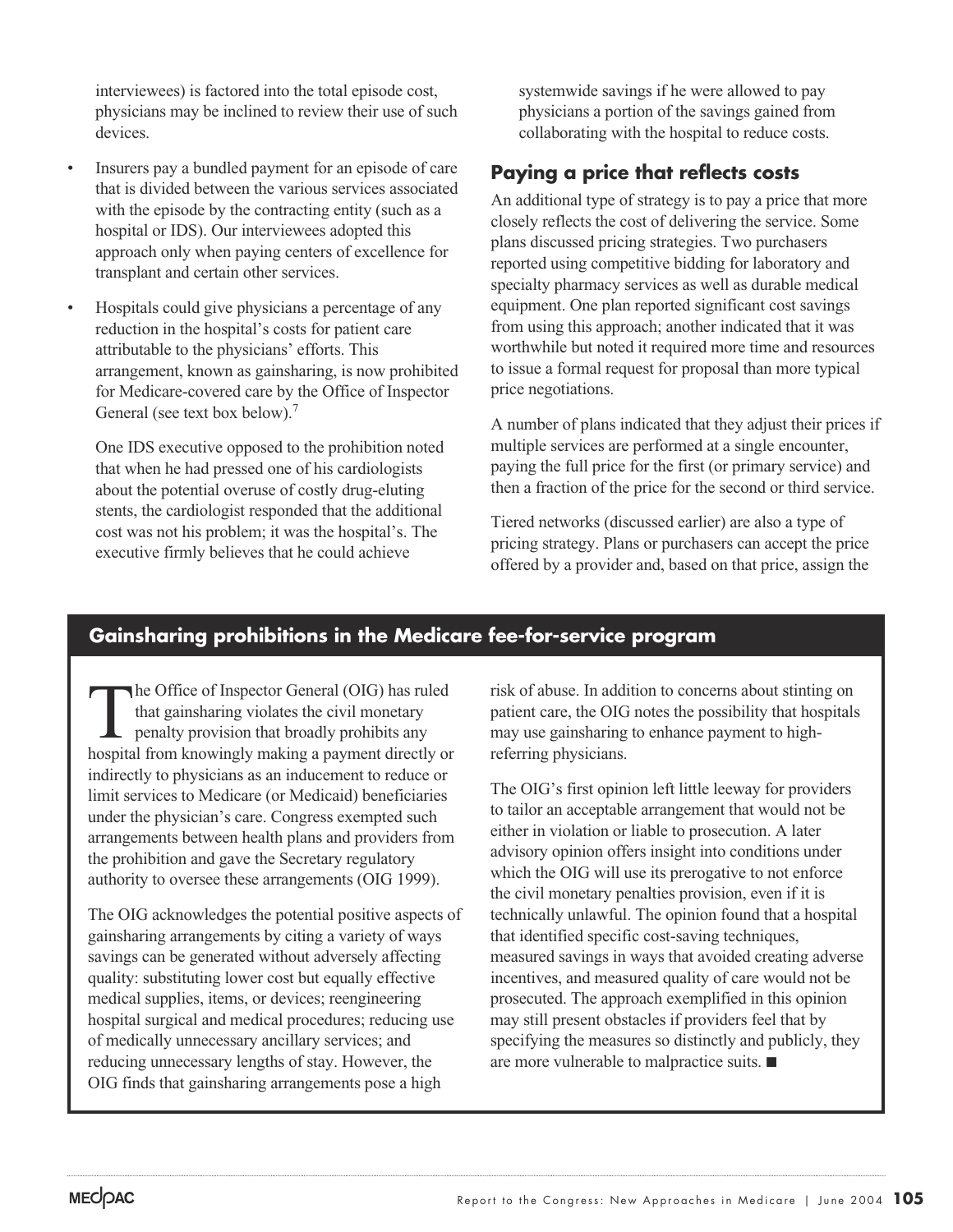provider to a tier that requires higher beneficiary costsharing. Indeed, providers may respond to the threat of being placed in an unfavorable tier by lowering their price. Hospital and physicians, as well as providers of radiological services or other services, may do this.

## **Purchasing strategies for imaging services**

Given questions about use of imaging services covered by Medicare, the Commission looked specifically at private sector strategies aimed at ensuring appropriate and safe use of imaging services. Use of imaging varies widely among geographic areas, raising questions about overuse and underuse of the services (MedPAC 2003). For example, a recent article described the rapid growth of imaging services in Syracuse, New York, where the number of magnetic resonance imaging machines has grown by over a third over three years, and the number of scans increased 23 percent (Abelson 2004). The story describes concerns about quality and duplication of capacity.

In addition, the volume of some imaging services has grown rapidly in recent years. From 2001 to 2002, for instance, volume growth per beneficiary for some imaging—magnetic resonance imaging, computed tomography, nuclear medicine, and heart echography ranged from 13 to 17 percent (MedPAC 2004). Purchasing strategies might be a way for Medicare to address these issues.

To learn more about purchasing strategies, the Commission heard from a panel of experts about strategies used by private insurers to purchase imaging services. The panel included representatives from two private health plans and an executive from a firm that manages radiology benefits for multiple health plans.

In their presentations to the Commission, panelists acknowledged that advances in imaging technology are expanding the ability of physicians to diagnose and treat disease. They also expressed some concerns, including:

- proliferation of imaging equipment;
- lack of familiarity with new imaging modalities among nonspecialist physicians;
- self-referral, including ordering of imaging studies by physicians who furnish the studies with equipment in their offices;
- direct-to-consumer marketing of imaging services and associated questions about the need for demand management;
- defensive medicine in response to physician concerns about professional liability;
- repetition of imaging studies; and
- poor quality of imaging equipment in some settings.

In adopting their purchasing strategies, private insurers are working to control growth in the cost and utilization of imaging services while ensuring access to appropriate care.

Some of these strategies are similar to ones that we heard about during interviews with health plans, purchasers, and benefit consultants. Private insurers have just adapted them to emphasize the efficiency of imaging services. For instance, private insurers are profiling individual physicians or groups of physicians to compare patterns of imaging utilization among peers. The results are used to benchmark performance and provide information to physicians and enrollees to help them make cost-effective decisions. In addition, profiling results are used to design payment incentives for physicians who provide costeffective care.

Private insurers are also using preauthorization to reduce utilization of imaging services that is inconsistent with practice guidelines. The strategy is viewed as an educational tool to help ensure that physicians are aware of practice guidelines.

To emphasize imaging services in their beneficiary education programs, private insurers make beneficiaries aware of their treatment options. In addition, the insurers provide information on the risks of exposure to radiation.

The panel discussed other strategies, including:

- coding edits, which are rules used during claims review to either detect improper billing codes or adjust payment for multiple imaging services on the same claim;
- safety standards for imaging equipment; and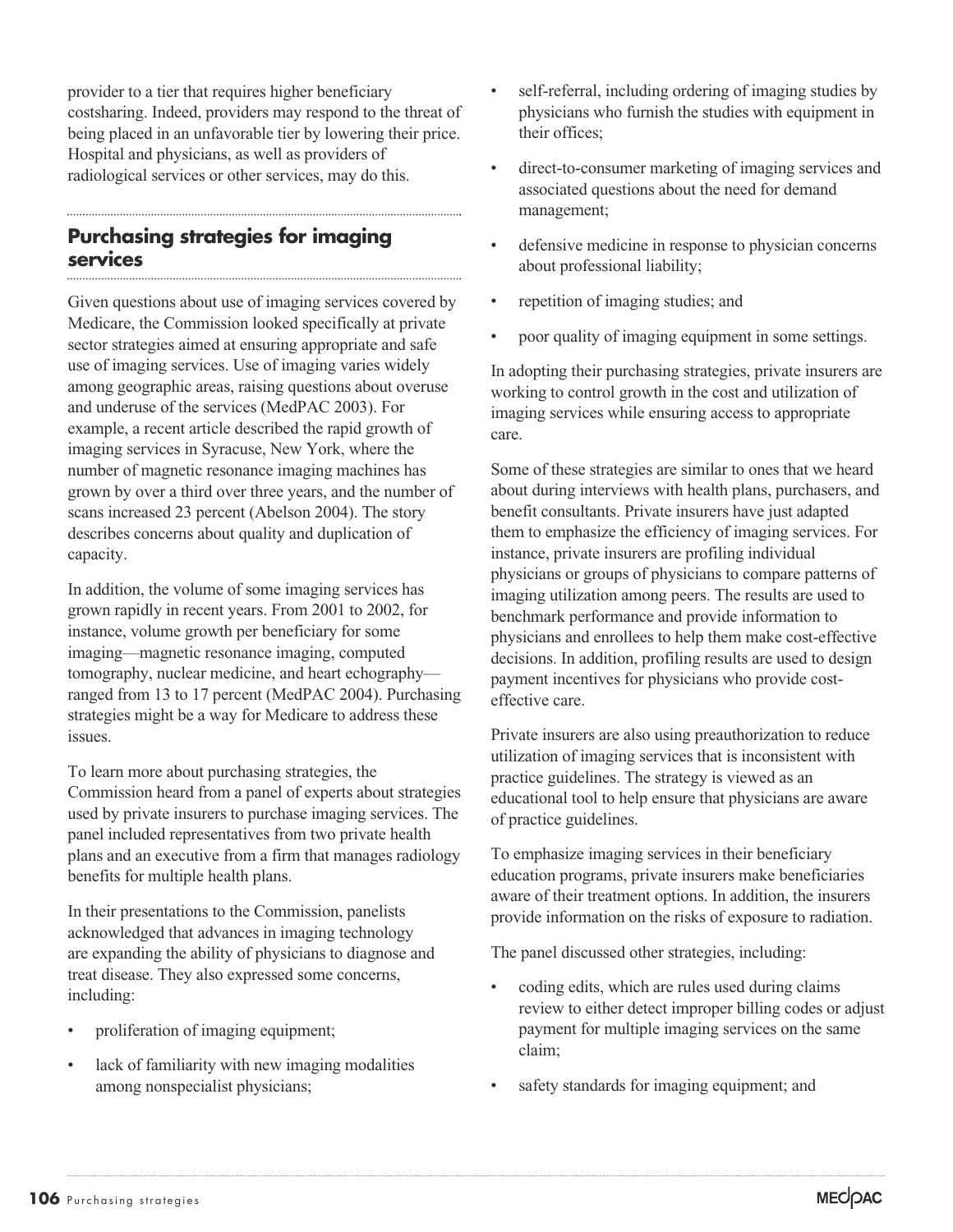• privileging, which includes certification of those who can bill for imaging services.

These strategies have features designed to address cost growth and the other concerns specific to imaging.

In starting to consider these strategies, we compared them to current policies of the federal government. We find the government already pursues some of these strategies, such as coding edits; could relatively easily implement others, such as promoting beneficiary education about the use of imaging; and cannot pursue others, such as tiering, under current law.

## **Coding edits**

According to the panel, private insurers often use Medicare's coding edits. Known as Correct Coding Initiative (CCI) edits, these edits detect two forms of improper billing: unbundling and billing for mutually exclusive services.<sup>8</sup> Unbundling occurs when a claim includes two related billing codes and one code is defined as a component of the other code. Billing for mutually exclusive services includes billing for two services not typically furnished to the same patient. In all cases, CCI edits consider pairs of billing codes and detect instances in which both codes are not payable. Savings due to these edits totaled \$333 million in 2002 (compared with total program spending of \$45 billion), according to the CMS contractors who process claims. Savings may be larger than this, however, if providers know the coding edits and choose not to submit bills that would be edited.

Consistent with a MedPAC recommendation, CCI edits are transparent. They are made public and shared with the medical community and the American Medical Association's Correct Coding Policy Committee for review and comment before their implementation (MedPAC 2000).

Private insurers supplement the CCI edits with ones that are more extensive. Some of these compare billed services with practice guidelines. Others result in payment adjustments when multiple imaging services are billed on the same claim.

In adjusting payments for multiple imaging services, private insurers usually pay the full amount for the first service but a reduced amount for each additional service. This strategy is based on the premise that there are efficiencies when multiple services are provided during one patient encounter. Medicare has a similar policy, but it

applies to surgical services only. For instance, under the physician fee schedule, Medicare pays the full fee schedule rate for the most expensive surgical service, but a discounted rate for the other services.

How often do claims submitted to Medicare include multiple imaging services? We have not analyzed the issue fully, but claims data for services billed under the physician fee schedule show that, for computed tomography (CT)—one type of imaging—about 40 percent of claims with any CT services include two or more CT services (Figure 4-1). Among these, CT of the abdomen and CT of the pelvis are the services that are billed together most frequently. When this occurs, the physician receives full payment for both services.

## **Safety standards for imaging equipment**

Private insurers have implemented standards for imaging equipment in response to concerns about safety and technical quality of outpatient imaging facilities. To accomplish this, they inspect facilities periodically and assess:

#### **FIGURE 4-1**

**Among claims with any CT services, 40 percent included two or more CT services, 2002**



Note: CT (computed tomography).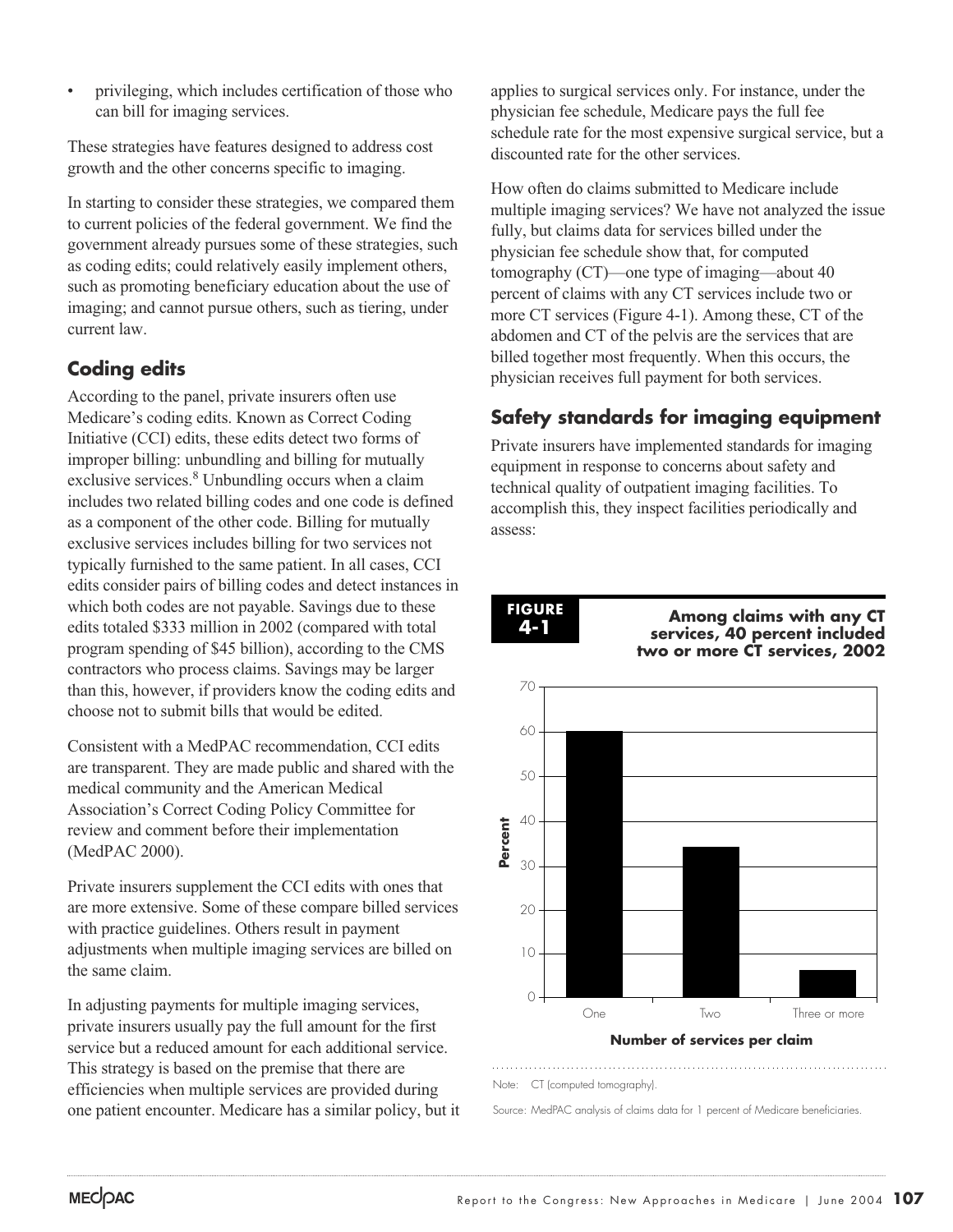- availability of equipment necessary to provide services,
- maintenance and safety of equipment,
- qualifications of staff.
- technical quality of radiographic and other images,
- procedures for ensuring quality control, and
- storage and management of records.

Performance is compared to standards developed by the American College of Radiology and other organizations.

In general, private insurers find that facilities comply with established standards. This can vary, however. Research has shown failure rates approaching 50 percent, depending on the type of practitioner operating the facility (Table 4-1). Such results may understate failure rates because they exclude facilities that withdraw from the market in anticipation of inspections (Verilli et al. 1998).

In some cases, facilities fail inspections because of the age of their imaging equipment. This problem can arise because facilities sometimes acquire used equipment from a hospital, for example, and continue to use the equipment beyond its useful life. The result for patients can be greater exposure to radiation than would occur with newer technology. In other cases, inspections reveal use of the incorrect type of equipment for a given imaging study. For



#### **Outpatient imaging failure rates vary by specialty**

| <b>Practitioner</b><br>or physician<br>specialist | <b>Number</b><br>sites<br>inspected | <b>Failures</b> |                |
|---------------------------------------------------|-------------------------------------|-----------------|----------------|
|                                                   |                                     | <b>Number</b>   | <b>Percent</b> |
| Chiropractor                                      | 144                                 | 70              | 49%            |
| Podiatrist                                        | 49                                  | 22              | 4.5            |
| Family or general practitioner                    | 72                                  | 31              | 43             |
| Internist                                         | 20                                  | 8               | 40             |
| Urologist                                         | 14                                  | 5               | 36             |
| Surgeon                                           | 12                                  |                 | 25             |
| Orthopedist                                       | 43                                  |                 | 16             |
| Obstetrics and gynecology                         | 41                                  | 3               |                |
| Radiologist                                       |                                     |                 |                |

Source: Orrison and Levin 2002.

instance, one inspection found use of dental equipment for x-rays of toes. Problems such as these raise questions about the extent to which some imaging facilities are achieving a minimum level of safety for their patients.

When private insurers implement safety standards for outpatient imaging facilities, their activities are similar to oversight of mammography facilities by the Food and Drug Administration (FDA). Under authority of the Mammography Quality Standards Act of 1992, the FDA establishes quality standards for mammography equipment and personnel. To enforce these standards, the agency annually inspects and certifies over 9,000 mammography facilities.

CMS is also engaged in such quality assurance efforts. Under authority of the Social Security Act, CMS establishes conditions of participation for entities meeting the definition of "provider of services," such as hospitals, skilled nursing facilities, and home health agencies. Conditions of participation are primarily structural requirements believed to ensure that providers can safely furnish quality health care (MedPAC 2000). They include standards for nurse staffing, radiologic services, laboratory services, medical records, infection control, discharge planning, and other aspects of health care delivery. Other entities, not defined as providers of services, are also subject to such standards—known as conditions of coverage. Those entities include renal dialysis facilities, ambulatory surgical centers, and portable x-ray suppliers.

Under authority of the Clinical Laboratory Improvement Amendments, passed in 1988, CMS also establishes quality standards for clinical laboratories. These laboratories are in physician offices, hospitals, skilled nursing facilities, and other locations.

To enforce conditions of participation, conditions of coverage, and quality standards for laboratories, CMS relies on others for inspections as part of the agency's survey and certification program. In some cases, state survey agencies conduct the certification surveys. In other cases, the surveys are conducted by private accreditation organizations, such as the Joint Commission on Accreditation of Healthcare Organizations. As long as the private organizations' standards meet or exceed CMS's standards, providers receiving private accreditation are deemed in compliance with the CMS standards.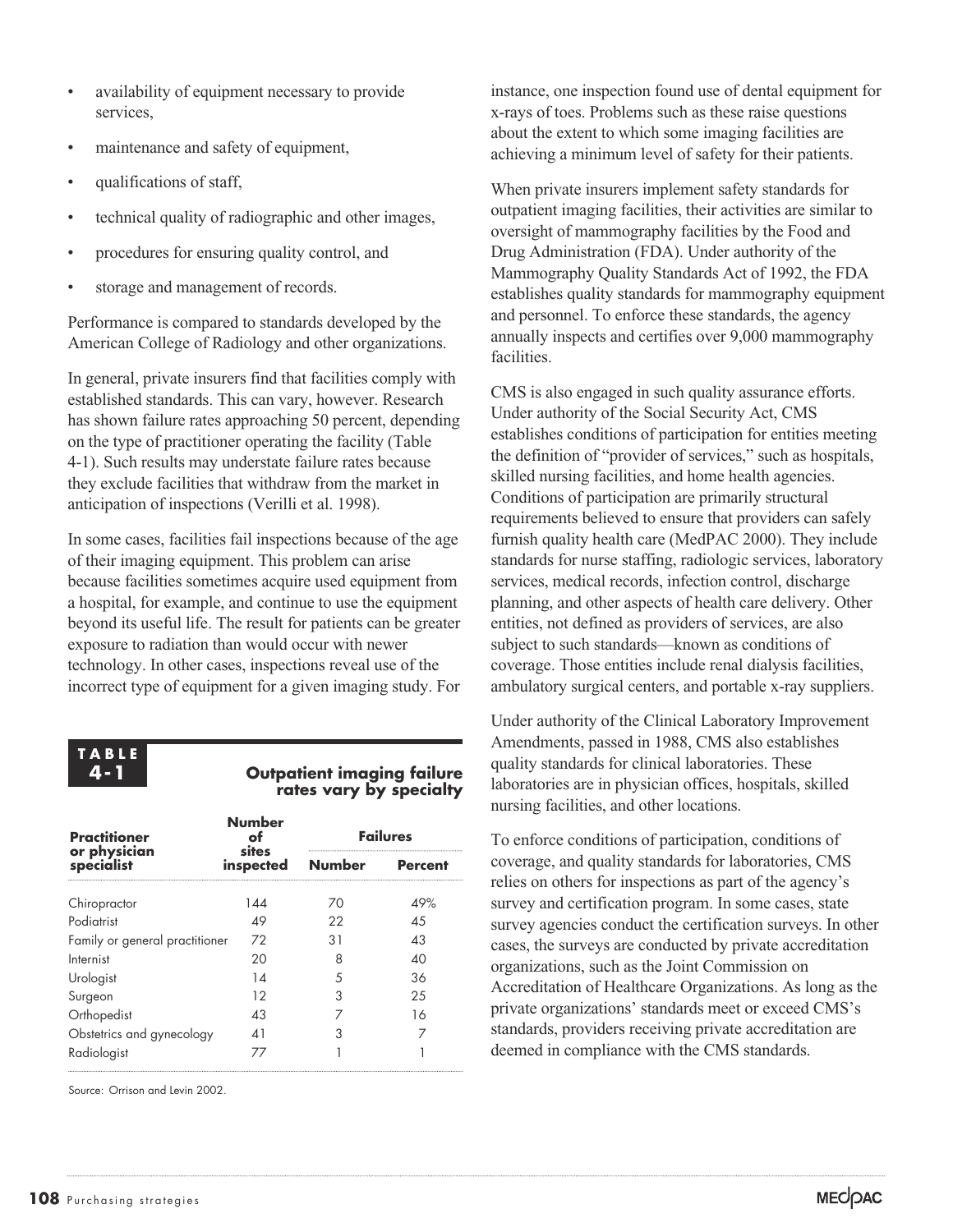MedPAC has recommended ways to improve the survey and certification process (MedPAC 2000). The Commission has recommended more frequent updates of conditions of participation and more frequent surveys of providers. The Commission has also recommended adequate levels of funding for survey and certification activities and sanctions that reflect the scope and severity of deficiencies found during surveys.

Physicians, and the services provided in their offices, are not subject to federal safety standards other than those for mammography and clinical laboratory services. Upon meeting the statutory definition of "physician," physicians can furnish diagnosis, therapy, and other services within

the scope of medical practice for the state in which they are licensed.9 States often regulate imaging services in physician offices through radiologic health initiatives.

Independent diagnostic testing facilities are another important source of imaging services (see text box below). CMS has established certain requirements for them, but they are not subject to survey and certification or other rigorous enforcement mechanisms.

### **Privileging**

Privileging is another strategy private insurers have used to achieve efficiency and ensure quality. Privileging programs restrict payment for some imaging services to

## **Independent diagnostic testing facilities**

I<br>diac ndependent diagnostic testing facilities (IDTFs) are entities—independent of a hospital or physician office—in which nonphysician personnel furnish diagnostic procedures under physician supervision. An IDTF is considered to be independent of a physician's office if it:

- primarily bills for diagnostic tests rather than physician services (such as evaluation and management), and
- provides diagnostic tests primarily to patients whose conditions are not being treated by physicians in the practice.

A radiology practice that provides both the technical component and professional component (i.e, the test interpretation) of a test at the same location is not required to enroll as an IDTF.

Prior to 1998, freestanding diagnostic centers were classified as independent physiological laboratories, which were largely unregulated by either CMS or states. CMS and the Office of Inspector General (OIG) found evidence of fraudulent behavior by these entities and potential safety problems (HCFA 1997, OIG 1998). To address these issues, CMS created the IDTF category in 1997. IDTFs have certain requirements,

which do not apply to physician offices that provide diagnostic services:

- They must have at least one supervising physician who oversees the quality of the testing, the proper operation and calibration of the equipment, and the qualifications of nonphysician staff.
- The nonphysician staff must be licensed by the state or certified by a national credentialing body.
- The beneficiary's treating physician must order all procedures performed by an IDTF in writing.
- They can only perform procedures that are approved in advance by their carriers.

Before enrolling IDTFs in Medicare, carriers must verify through document review and a site visit that the IDTF actually exists, the requirements above are met, and the equipment it uses is properly maintained and calibrated. However, enforcement of the standards is not rigorous: IDTFs are not subject to periodic survey and certification unless they wish to begin furnishing new types of services or if they open a new practice location. Under these circumstances, the carrier must perform an additional site visit.  $\blacksquare$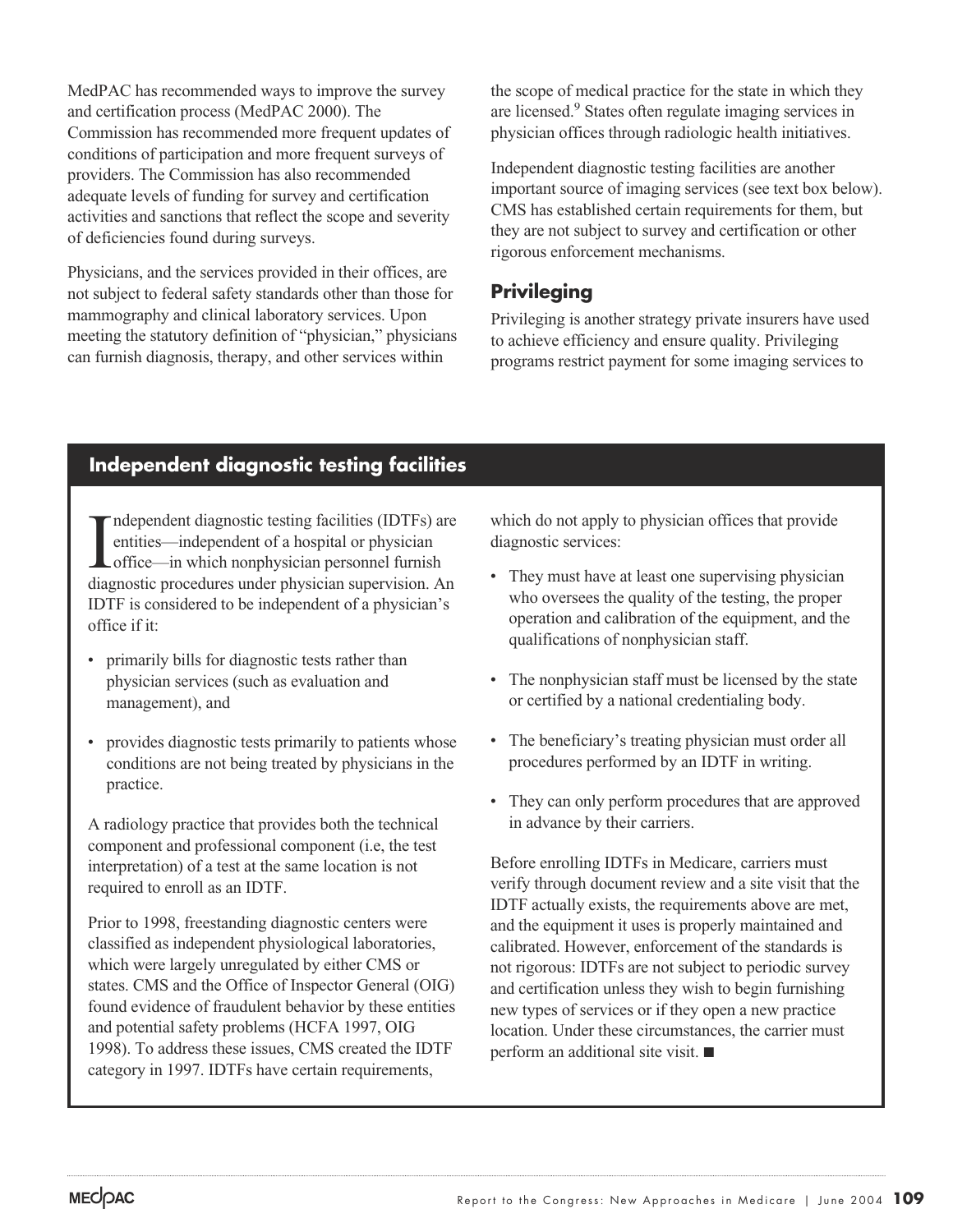physicians in certain specialties, such as radiology and cardiology. In addition to addressing the quality of imaging services, privileging counteracts problems that private insurers perceive with self-referral and proliferation of imaging equipment.

Medicare data illustrate the extent to which imaging services are provided by physicians in different specialties (Figure 4-2). Radiologists account for almost half of spending for imaging services furnished to Medicare beneficiaries. Cardiology also accounts for a relatively large proportion of spending for imaging. Still, much of the rest of spending is for services furnished by physicians in other specialties.

One effect of privileging is that it can reduce repeats of imaging studies. Studies are sometimes furnished by physicians or other practitioners who are not wellqualified to do so. The panel cited one example where podiatrists were interpreting MRIs. When this occurs, repeat studies are sometimes ordered. Privileging can prevent the problem by limiting payment to those most qualified to furnish imaging services.

In implementing their privileging programs, private insurers have found that certain operational details are important. For instance, privileging requires accurate



Source: MedPAC analysis of physician claims data for 100 percent of beneficiaries.

information on physician specialty and, for nonphysicians, type of practitioner.<sup>10</sup> In addition, private insurers must waive privileging requirements in some rural areas to ensure access to care.

These privileging programs are not unlike some current Medicare policies. For example, chiropractors are permitted to bill Medicare for only one type of service: manual manipulation of the spine to correct a subluxation (dislocation). When chiropractors furnish other services, such as imaging, Medicare does not cover the services.

Privileging is also similar to Medicare coverage of power operated vehicles (POVs), also known as scooters. Under a campaign called Operation Wheeler Dealer, CMS will not cover a POV, unless it is ordered by a physician with a specialty in physical medicine, orthopedic surgery, neurology, or rheumatology (CMS 2003a). The campaign is a response to rapid growth in spending for the vehicles and evidence of rampant fraud and abuse in Harris County, Texas (CMS 2003b).

Restrictions on self-referral are another way to limit who can provide certain services, including imaging. Under the so-called Stark I and Stark II laws, physicians cannot refer Medicare (or Medicaid) patients to entities with which they, or members of their family, have a financial interest. The entities covered by the laws include those that provide radiology services as well as other services, such as clinical laboratory services, physical therapy, and home health. Certain types of referrals are exempt, including those within group practices.

Self-referral also includes a physician directing patients to imaging equipment within his or her practice (Kouri et al. 2002), but the Stark laws do not restrict this form of selfreferral. In some respects, privileging is a private insurer response to this limitation of the Stark laws.

#### **Next steps**

Should Medicare do more to emulate private insurers' strategies for purchasing imaging services? The answer to this question depends on the administrative feasibility for both Medicare and the physicians and other providers who furnish services—of more closely aligning Medicare policy with the strategies of private insurers. It also depends on the effectiveness of those strategies for making the purchasing of imaging services more efficient. MedPAC plans to address these issues during the coming year.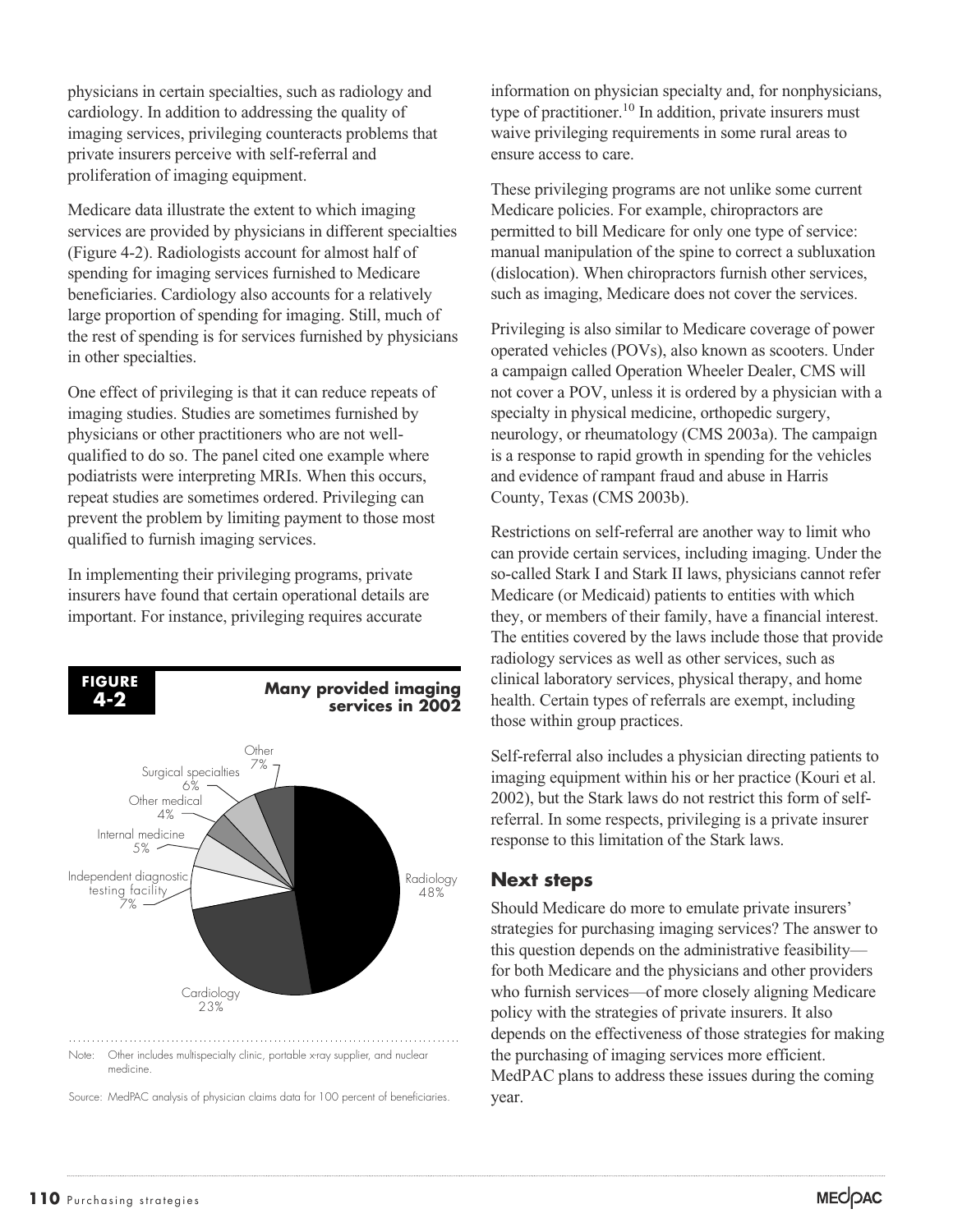## **Purchasing strategies for Medicare**

In response to rising health care costs, insurers and employers in the private sector, as well as a growing number of public programs, have introduced strategies designed to promote efficiency in health care delivery. CMS has demonstrated a strong interest in value-based purchasing, and has introduced a variety of new programs. Notable examples are Medicare hospital and nursing home quality review and improvement programs, the development and dissemination of comparative information on provider quality for consumers, and the implementation of demonstration programs designed to test methods for improving the quality and effectiveness of health care in the fee-for-service program.

The purchasing strategies we have reviewed vary considerably. Some are variations or enhancements to systems or methods already present in some form in Medicare, such as consumer education and outreach programs or claims administration techniques like coding edits. Medicare contractors such as the quality improvement organizations (QIOs) are like their private sector counterparts in using profiling to review utilization and quality and educate providers about their performance. CMS has also developed data for consumers to use in comparing providers on measures of cost (as well as quality of care) for the new prescription drug cards and Medicare health plans. The introduction of some purchasing strategies, however, has been constrained by statute.

Recent legislative reforms have removed some significant barriers to implementing new purchasing strategies, but Medicare remains unique in the characteristics of its enrollee population, its legal complexity, and its size. Determining whether particular strategies should be pursued, or the manner in which strategies might be implemented successfully, will require careful analysis.

#### **The statutory and regulatory context**

The Medicare statute provides the basic structure for Medicare contracting; regulations that implement the statute and program policy shape how the program actually does its work. When Medicare was enacted in 1965, the legislation clearly reflected concern about government influence on the practice of medicine. The

law specified that the program be administered by private entities that would, under contract, operate the program like large group insurance companies, and it set out basic criteria limiting the program's authority to affect health care. The first sentence of the Medicare title of the Social Security Act states,

"Nothing in this title shall be construed to authorize any Federal officer or employee to exercise any supervision or control over the practice of medicine or the manner in which medical services are provided, or over the selection, tenure, or compensation of any officer or employee of any institution, agency, or person providing health services; or to exercise any supervision or control over the administration or operation of any such institution, agency, or person."

The second sentence is designed to preserve beneficiaries' access to their choice of providers. It states,

"Any individual entitled to insurance benefits under this title may obtain health services from any institution, agency, or person qualified to participate under this title if such institution, agency, or person undertakes to provide him such services."

Broadly, these provisions—noninterference and beneficiary freedom of choice—provide a starting place for examining Medicare purchasing strategies. The context for interpreting these provisions, however, has changed over time. As Medicare has grown to be a major part of the health care system, policymakers have recognized that decisions about Medicare coverage and payment affect the American health care system in many ways.

The introduction of private plan options has also recast the role of the Medicare program. Private plans—primarily HMOs and preferred provider organizations—contracting with Medicare can use financial and management incentives to encourage providers to manage care more efficiently and effectively. Private plan options coexist with fee-for-service Medicare, and the same standards of coverage and beneficiary grievances and appeals apply across Medicare fee-for-service and private plans.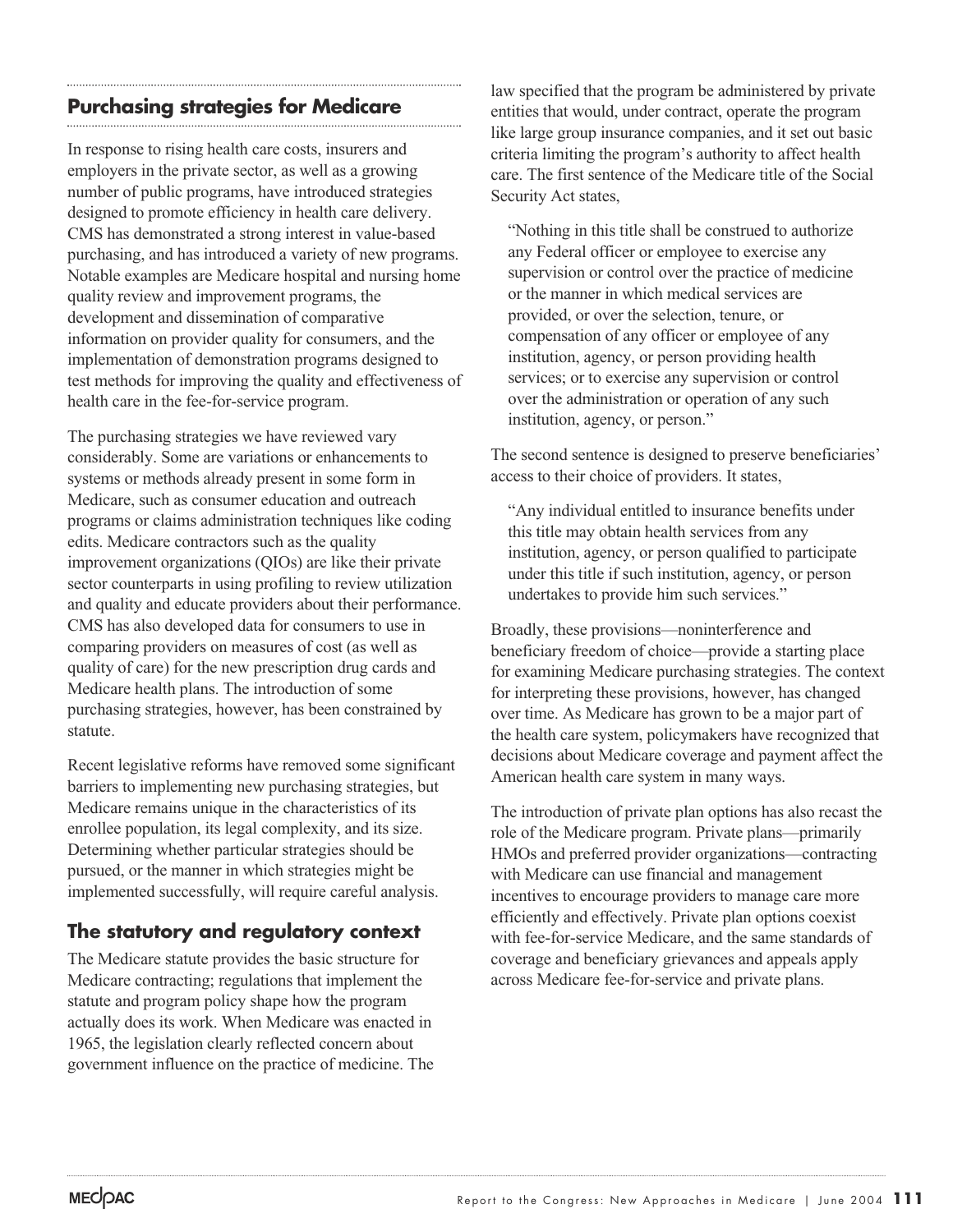Despite the expansion of Medicare's role as a purchaser, however, implementing some strategies would require changes to Medicare law. Ongoing work commissioned by CMS is examining what changes would be needed to implement specific purchasing strategies, including:

- developing cost and/or quality profiles of providers that would form the basis of selective contracts;
- establishing differential payments related to meeting performance standards;
- reducing cost sharing for beneficiaries obtaining services from "preferred" providers;
- increasing covered services for beneficiaries obtaining services from "preferred" providers; or
- steering beneficiaries to providers through advertising and education campaigns.<sup>11</sup>

This analysis examines how federal antitrust provisions and other laws affecting providers' ability to form networks or establish other financial arrangements, data privacy law, and specific provisions of the Medicare statute and regulations could affect purchasing strategies. State law also may affect these strategies. Although federal law generally preempts state law on matters pertaining to Medicare, state law governing risk-sharing arrangements and provider participation in health plans (such as any willing provider laws) can, in effect, determine what types of provider organizations operate in local markets—and therefore are available to participate in Medicare. State policy regulating the licensing and certification of health care facilities and professionals also affects the availability of services and how they are used in local markets.

Medicare law would need to be changed to allow some purchasing strategies. For example, provisions governing fee-for-service Medicare do not currently permit differential beneficiary cost sharing.<sup>12</sup> Certain types of gain-sharing strategies or productivity bonus arrangements may not be permissible for fee-for-service providers under current anti-kickback provisions of federal or state law. It also appears that fee-for-service Medicare cannot increase covered services for beneficiaries who obtain care from preferred providers under current law.

Purchasing strategies that are not generally permissible under the statute may be allowable under fee-for-service demonstration programs, but this is not always clear.

Different cost-sharing designs or augmented benefits might be permissible under demonstration authority, although there have been challenges to the designs proposed for some demonstrations (including a cataract care demonstration project and the Medicare Competition Pricing Demonstration).

Medicare may not currently have statutory authority to undertake any profiling activity that identifies or creates categories of "preferred providers." Legal challenges might center on the validity, or arbitrariness, of the measures and standards that CMS might use to categorize providers. A strategy that centered on categorizing individual practitioners as "preferred" or "more efficient" might also be challenged by practitioners not receiving the designation if the strategy did not allow for due process under the law.

Although the Medicare statute does not explicitly direct the Secretary to develop provider profiles, the authority to profile provider performance related to quality of care could be implied from provisions establishing the Medicare Peer Review Organizations (now called QIOs). The 1982 amendments to Medicare law that created the review organizations defined their functions to include the review of the quality of institutional and practitioner services and gave the Medicare program a broad authority to carry out the statutory provisions. The regulations implementing the QIO program charge them with examining whether "the quality of services meet professionally recognized standards of care." As part of the work they perform under contract with CMS, QIOs undertake national and local projects designed to improve quality of care for targeted conditions or diagnoses. These studies use CMS claims, medical records, and other data. QIO projects generally include profiling of provider practice and treatment variations, educational interventions designed in collaboration with providers, and feedback to providers on performance improvements (CMS 2003c).

CMS may seek to expand QIO profiling activities. The framework for the next contractor scope of work includes a section describing possible activities focused on developing QIOs' role in increasing the efficiency of care. Under the new contracts, for example, CMS has indicated that it may ask QIOs to make the QIO Clinical Data Warehouse a resource for partnerships to publish and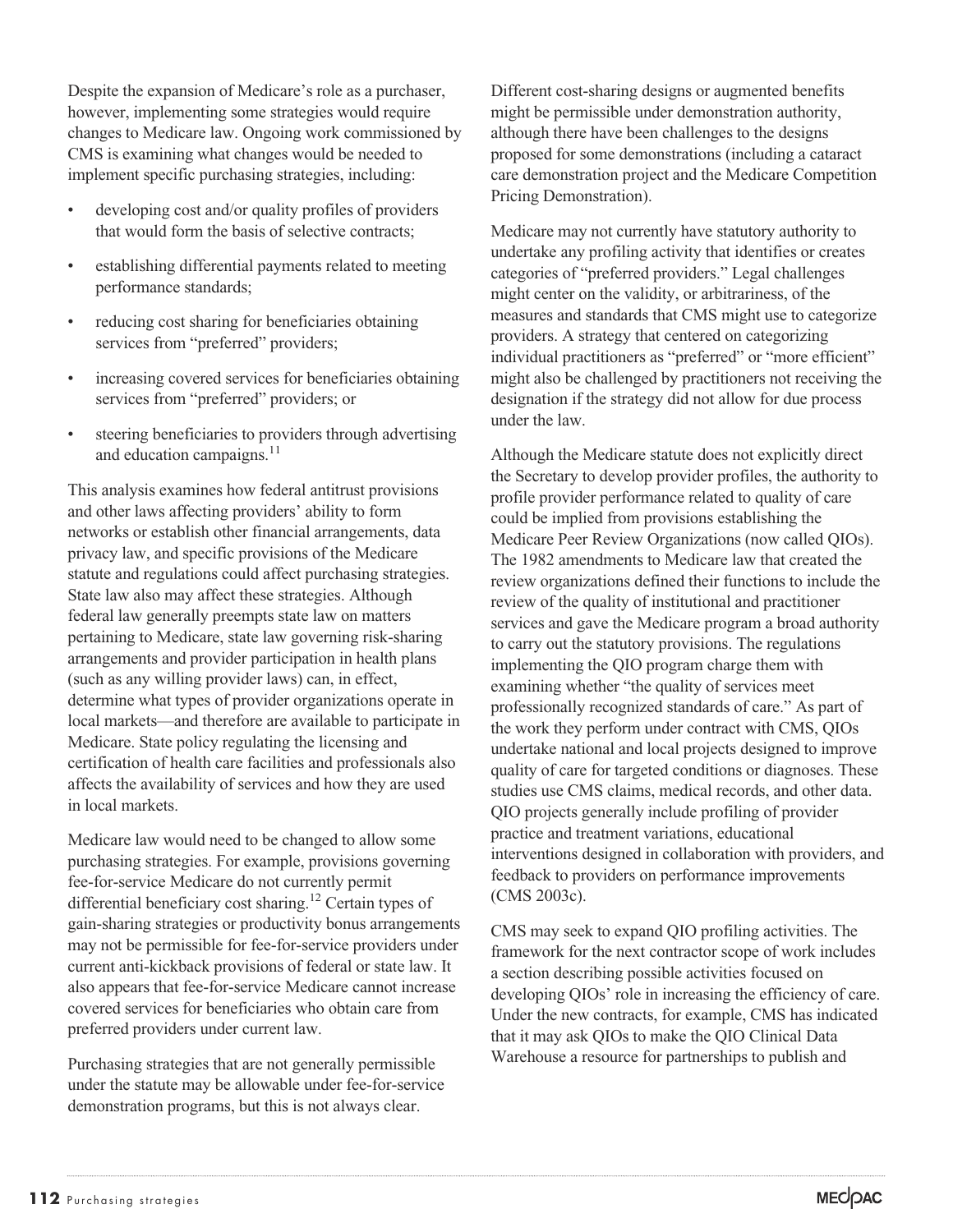improve performance measures. Another section of the proposed framework lays out activities designed to expand QIOs' ability to "impact quality and costs." Examples include aligning QIO efforts with private sector programs to reduce inappropriate use of services, pharmaceuticals, and technology, and developing programs to prepare physicians for performance measurement using information technology (CMS 2003d).

## **CMS's contracting authority**

Law and regulations governing Medicare's contracting authority define some of its options as a purchaser. Like other federal entities, CMS must follow the requirements of federal procurement regulations. These regulations are designed to ensure fair competition among eligible entities. In practice, the requirements can limit agencies' ability to move quickly to develop or amend contracts and restrict ways in which contracts can be constructed.

When Medicare was created, however, the statute included more extensive limits on the program's ability to engage in the contracts necessary to administer the program. The Medicare Prescription Drug, Improvement, and Modernization Act of 2003 (MMA) substantially restructured the Secretary's authority to contract for Medicare administrative services, removing requirements for the nomination of contractors by eliminating the distinction between Part A and Part B contractors, and ending special procurement provisions. New contracts will be competed under the general federal procurement process rules (unless there are specific Medicare statutory provisions that conflict with the federal procurement rules).

Under these reforms, all of the functions of the current fiscal intermediaries and carriers processing Part A and Part B claims are assumed by new entities called Medicare Administrative Contractors (MACs). The Secretary will be able to renew MAC contracts for up to five years. The legislation calls for the Secretary to enter into new contracts with fiscal intermediaries without regard to the former nomination process no later than October 1, 2005. The full transition to the MAC contracts is to begin after October 1, 2005, and be completed by September 30, 2011.

The statute requires the Secretary to develop contract performance requirements addressing claims processing efficiency, customer service, provider education, and other activities, and to develop standards for assessing whether

contractors meet these requirements. In developing performance standards, the Secretary must consult with beneficiary and provider organizations and organizations performing other Medicare functions. The Secretary must make the performance measures public, and include beneficiary satisfaction levels. The contractors do not, however, have to perform all of the claims administration, utilization review, education and outreach, and other functions associated with Medicare claims administration. The Secretary can design contracts that focus on specific activities. Previous legislation permitted this approach for only two services, durable medical equipment and home health; the MMA reforms will allow CMS to apply this approach to other types of services.

The new provisions governing Medicare contracting could provide opportunities for new purchasing strategies in at least two ways. First, the pool of contractors should expand, allowing organizations with special expertise in areas related to particular services or provider groups, or who have developed innovative approaches to claims management and review, medical review, provider profiling, and other activities, to compete as Medicare contractors. This flexibility may also provide some opportunity for CMS to review the various activities of the other contractors, including the program integrity contractors and the QIOs. It might be possible, for example, to use Medicare administrative data to develop more comprehensive analyses of provider profiles, focusing on variations in service volume, quality, or effectiveness of care. Second, the Secretary has been directed to incorporate performance measures and incentives into contracts. This could provide more impetus for contractors competing for Medicare business to devise strategies to inform providers about effective practice or to devise more effective claims screening protocols.

#### **Next steps**

Innovative purchasing strategies that are emerging in the private sector and in other large public systems suggest that there are ways Medicare can be a better purchaser of health care. There may also be opportunities for fee-forservice Medicare to take a more active role in the development and evaluation of purchasing strategies that could increase the efficiency and effectiveness of health care overall. There is, however, no clear consensus about how actively Medicare, directly or through its contractors, should manage purchasing decisions in the fee-for-service program.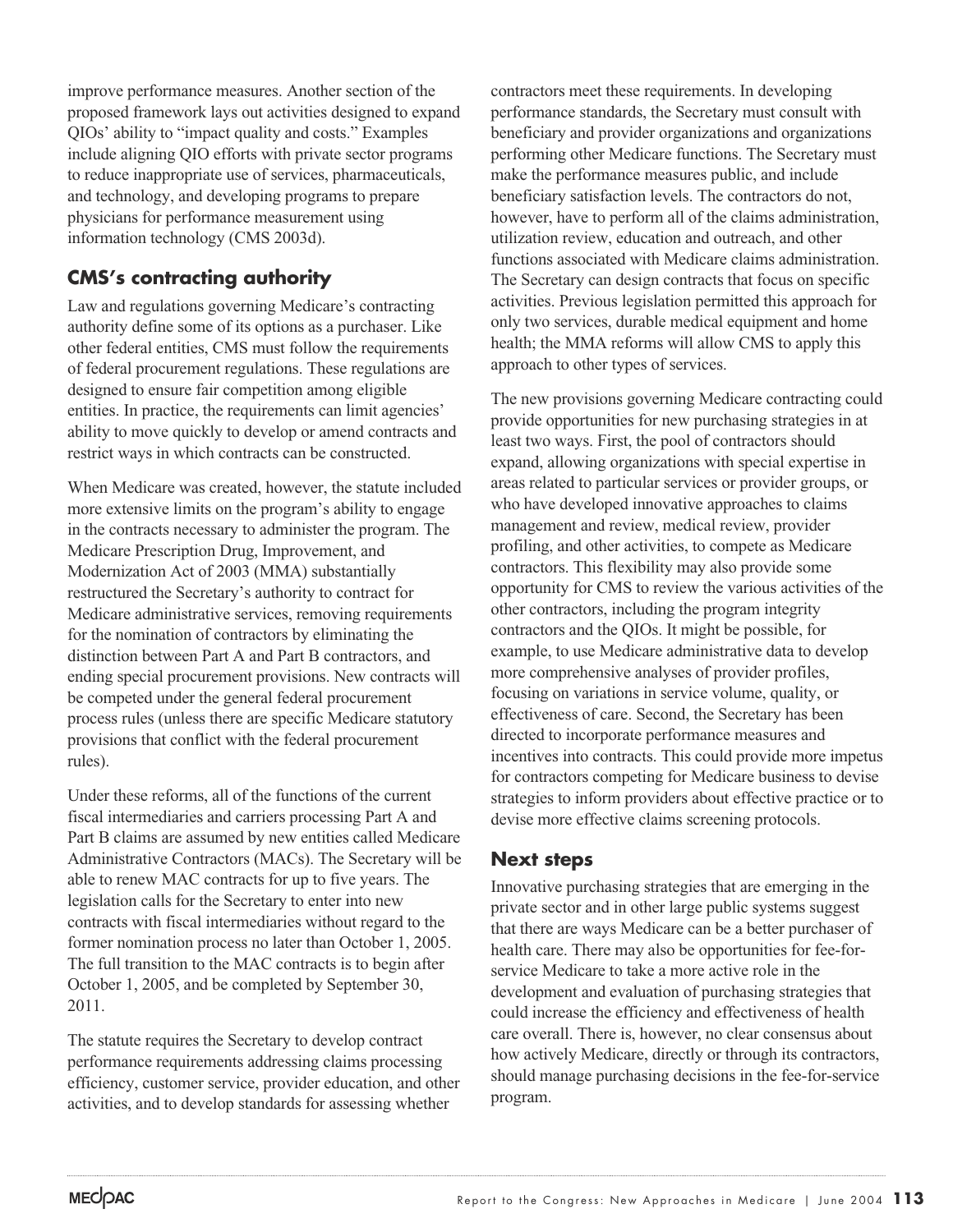Three broad questions arise in evaluating whether the Medicare fee-for-service program should pursue specific purchasing strategies:

- How would purchasing strategies affect Medicare beneficiaries?
- How would the purchasing strategy affect the delivery system that serves beneficiaries?
- Can the Medicare program administer the strategy effectively?

The Commission plans to take up these issues as it considers policy options over the course of the next  $year.$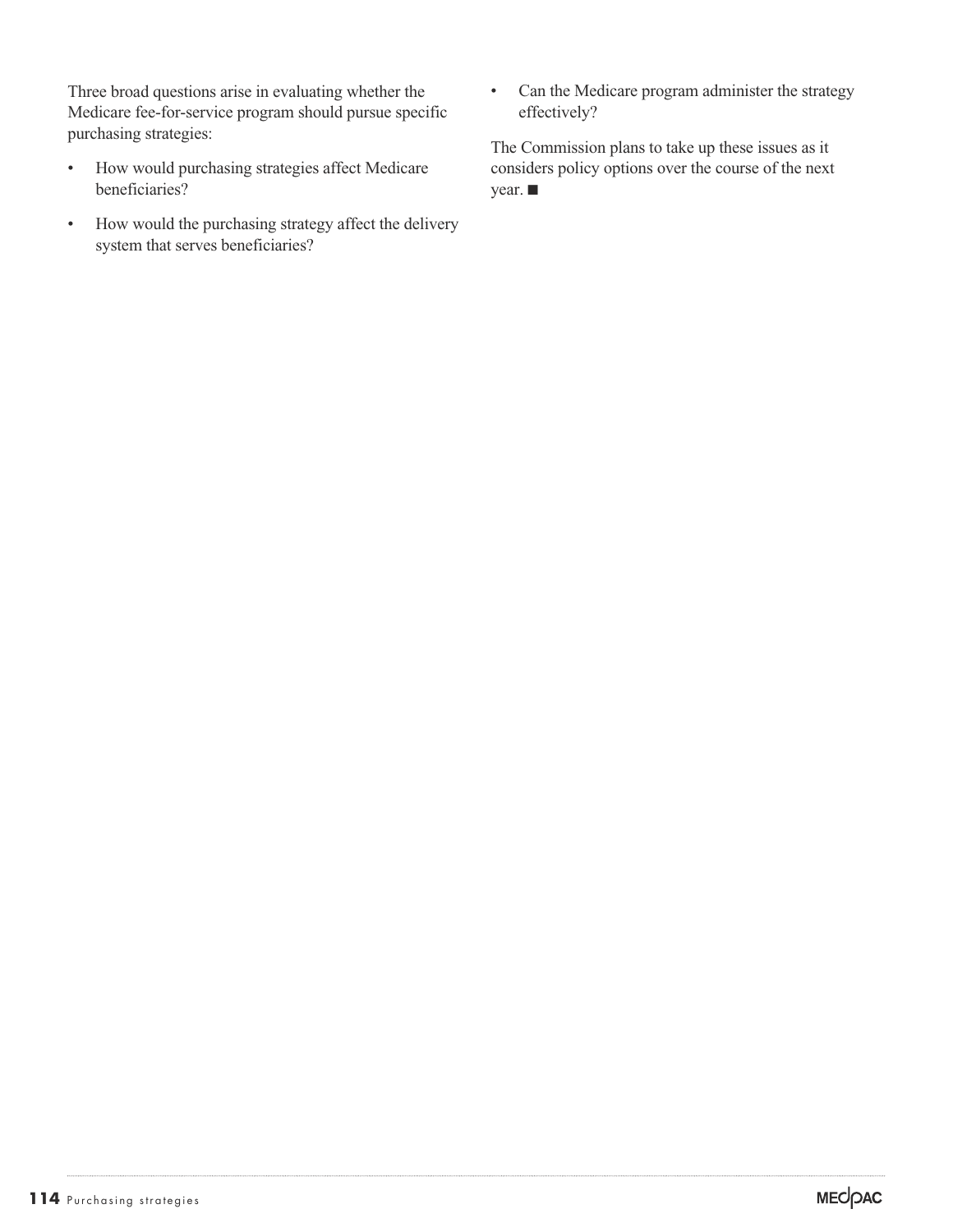## **Endnotes**

- 1 Coding edits are rules invoked during computerized claims processing to detect improperly coded claims for payment.
- 2 Various Medicare demonstrations have experimented with alternative strategies to improve efficiency, including the centers of excellence, competitive bidding, group practice, and disease management demonstrations.
- 3 Others have considered applicability of private sector strategies to Medicare (Berenson 2003, Etheredge 2003).
- 4 The Leapfrog group is a consortium of public and private organizations, organized by the Business Roundtable, that promotes programs designed to help large purchasers of health care initiate programs to advance quality of care and improve patient safety.
- 5 RTI International has prepared a report for CMS examining a range of issues related to selective contracting, physician profiling, and other purchasing strategies. The draft report, *Environmental scan for: Selective contracting practices with efficient (qualified) physicians and physician group practices; profiling techniques; incentive payments and barriers to selective contacting*, has not yet been revised to reflect CMS comments, nor has it been accepted by CMS in final form.
- 6 Recent research has raised questions about the ability of volume of services to serve as a proxy for hospital quality. One study found that the positive relationship between

quality and high volume of coronary artery bypass graft surgeries was not observed in patients younger than 65 years or in those at low operative risk (Peterson et al. 2004).

- 7 CMS recently initiated a demonstration in New Jersey to test the impact of a gainsharing arrangement on Medicare spending. Before it was implemented, however, three hospitals that were not chosen to participate in the program sued the Secretary. The District Court of New Jersey halted the demonstration because of concerns that it violated the 1986 Federal civil monetary penalty statute (Albert 2004).
- 8 These edits apply to all physician services, not just imaging services.
- 9 This same principle applies to other professionals, including dentists, optometrists, podiatrists, and chiropractors.
- 10 Chiropractor is one type of nonphysician practitioner billing some private insurers for imaging services.
- 11 This discussion of legal issues surrounding the introduction of purchasing strategies in fee-for-service Medicare draws on the CMS draft report, prepared by RTI International, described in endnote 5.
- 12 Different cost-sharing arrangements are explicitly permitted for Medicare Advantage private plans.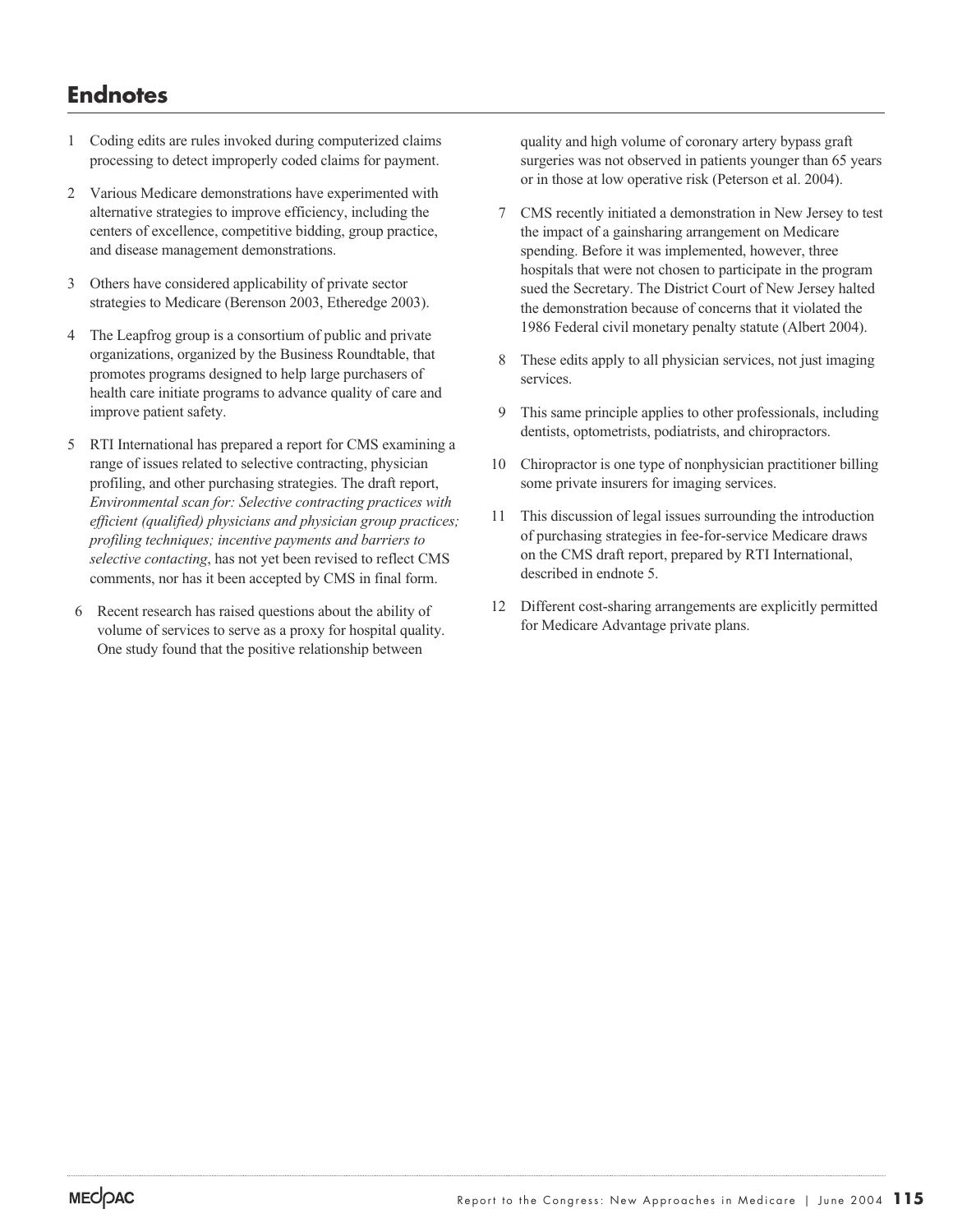Abelson, R. 2004. An M.R.I. for every doctor? Someone has to pay. *New York Times*, March 13, business section.

Albert, T. 2004. New Jersey court derails Medicare incentive pay project. *American Medical News* (May 10). http://www.amaassn.org/amednews.

Berenson, R.A. 2003. Getting serious about excessive Medicare spending: A purchasing model. *Health Affairs Web Exclusive* (December 10): W3–586–602. http://content.healthaffairs.org.

Cave, D. G., D. Horn, J. J. Mahoney, et al. 1995. Pitney Bowes: Using comprehensive cost information to build provider networks. *Benefits Quarterly* 11, no. 3 (second quarter): 19–25.

Centers for Medicare & Medicaid Services, Department of Health and Human Services. 2003a. New efforts aimed at stopping abuse of the power wheelchair benefit in the Medicare program*.* Press release, CMS News, Washington, DC. September 9. http://www.cms.hhs.gov/media/?media-pressr.

Centers for Medicare & Medicaid Services, Department of Health and Human Services. 2003b. Power wheelchair overview*.* http://www.cms.hhs.gov/medlearn/PowerWheelchair.pdf.

Centers for Medicare & Medicaid Services, Department of Health and Human Services. 2003c. Quality Improvement Organizations (QIOs). http://www.cms.hhs.gov/qio.

Centers for Medicare & Medicaid Services. Department of Health and Human Services. 2003d. Quality Improvement Organizations (QIOs). Framework for the  $8<sup>th</sup>$  QIO scope of work. http://www.cms.hhs.gov/qio/2s.pdf.

Christianson, J.B., and R. Feldman. 2002. Evolution in the Buyers Health Care Action Group Purchasing Initiative. *Health Affairs* 21, no. 1 (January/February): 76–88.

Diamond, H. S., E. Goldberg, and J.E. Janosky. 1998. The effect of full-time faculty hospitalists on the efficiency of care at a community teaching hospital. *Annals of Internal Medicine* 129, no. 3 (August): 197–203.

Draper, D. A., and G. Claxton. 2004. *Managed care redux: Health plans shift responsibilities to consumers*. Issue brief no.79. Washington, DC: Center for Studying Health System Change. March.

Etheredge, L. 2003. Perspective: The need for evidence-based health policy to address health care variations. *Health Affairs Web Exclusive* (August 13): W3–366–368. http://content.healthaffairs.org.

Fisher, E.S., D.E. Wennberg, T.A. Stukel et al. 2003. The implications of regional variations in Medicare spending, Part I: The content, quality, and accessability of care. *Annals of Internal Medicine* 138, no.4 (February 18): 273–287.

Gabel, J. R., A. T. Lo Sasso, and T. Rice. 2002. Consumer-driven health plans: Are they more than talk now? *Health Affairs Web Exclusive* (November 20): W395–W407. http://content.healthaffairs.org.

Gabor, Andrea. 2004. Running a hospital like a factory, in a good way. *New York Times*, February 22.

General Accounting Office. 1998. *Medicare: Need to overhaul costly payment system for medical equipment and supplies*, no. GAO/HHS-98-102. Washington, DC: GAO. May.

Gregory, D., W. Baigelman, and I. B. Wilson. 2003. Hospital economics of the hospitalist. *Health Services Research* 38, no.3 (June): 905–918.

Haugen, D. Minnesota Department of Employee Relations. 2003. E-mail message to author, August 7.

Health Care Financing Administration, Department of Health and Human Services. 1997. Medicare: Physician fee schedule for calendar year 1998; payment policies and relative value unit adjustments and clinical psychologist fee schedule. Final rule. *Federal Register* 62, no. 211 (October 31): 59047–59097.

Ho, S., and Pacificare Health Systems. 2004. Quality and accountability in health care. Statement before the Subcommittee on Health, Committee on Ways and Means, U. S. House of Representatives. 108<sup>th</sup> Cong., 1<sup>st</sup> sess. March 18.

James, B. 2002. Using incentives to improve the quality of care for beneficiaries. Presentation to Medicare Payment Advisory Commission meeting, October 11, Washington, DC. http://www.medpac.gov.

Kouri, B. E., R. G. Parsons, and H. R. Alpert. 2002. Physician self-referral for diagnostic imaging: Review of the empiric literature. *American Journal of Radiology* 179, no. 4 (October): 843–850.

Landro, L. 2004. Doctor `scorecards' are proposed in a healthcare quality drive. *The Wall Street Journal,* March 25.

Mays, G. P., G. Claxton, and B. C. Strunk. 2003. *Tiered-provider networks: Patients face cost-choice trade-offs*. Issue brief no.71. Washington, DC: Center for Studying Health System Change. November.